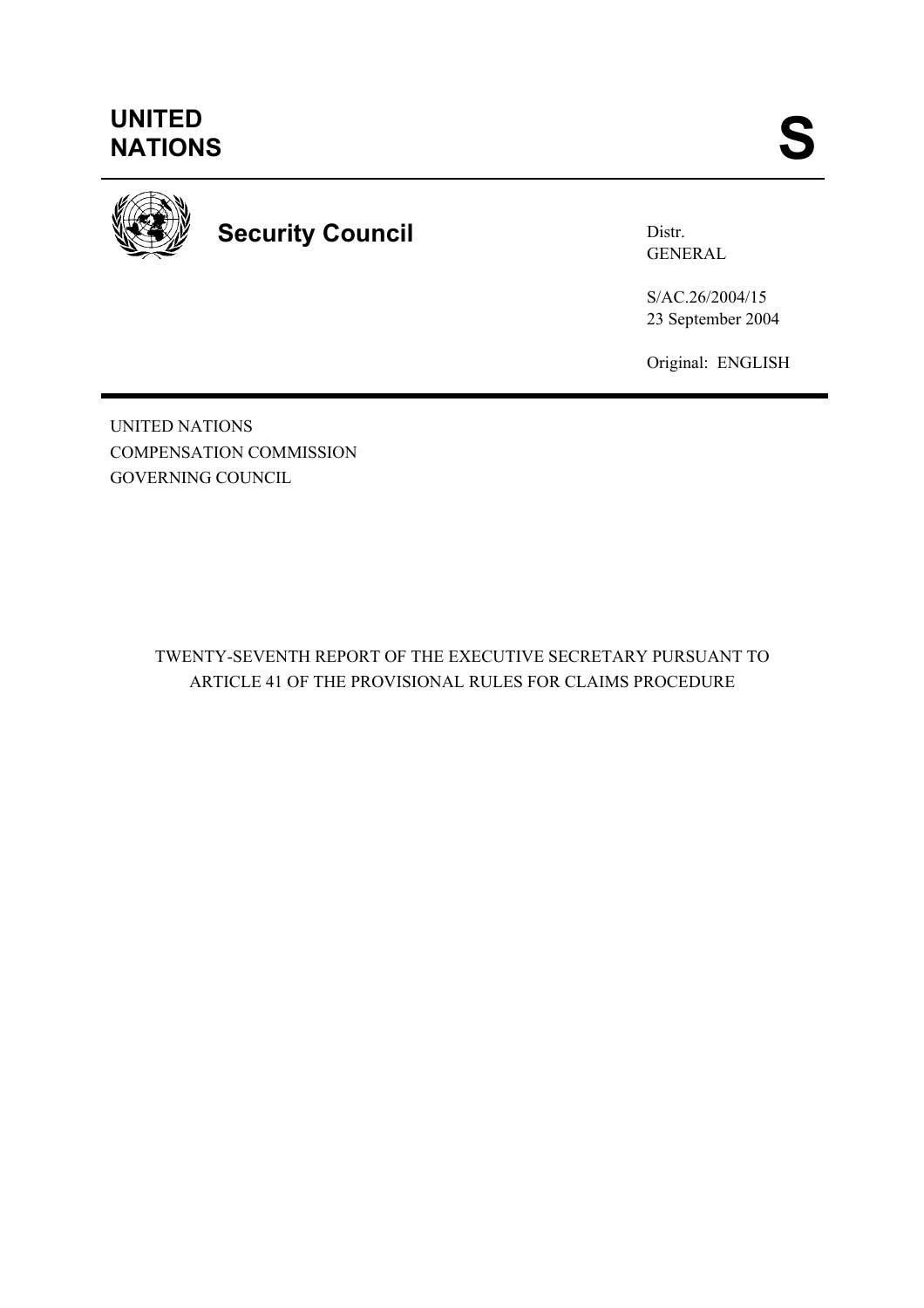#### **Introduction**

1. The present report identifies, pursuant to article 41 of the United Nations Compensation Commission's (the "Commission") Provisional Rules for Claims Procedure (S/AC.26/1992/10) (the "Rules"), recommended corrections in the various claims categories since the "Twenty-sixth report of the Executive Secretary pursuant to article 41 of the Provisional Rules for Claims Procedure" (S/AC.26/2004/9) (the "Twenty-sixth article 41 report"). Chapter I of this report contains recommended corrections concerning claims in categories "A" and "C", where the panels of Commissioners have concluded their work. Chapter II contains recommended corrections to category "C" Palestinian "late claims", where the Panel of Commissioners continues it work. Chapter III provides information concerning requests by claimants for corrections to approved awards under article 41 of the Rules, including a report of the secretariat's review to determine whether or not these requests warrant action under article 41. Annexes I to III to this report contain tables showing the aggregate corrected awards, by country and by instalment, based on the recommendations contained herein. Annex IV contains tables showing the secretariat's review of requests for corrections to claims in categories "D", "E" and "F" undertaken since the Twenty-sixth article 41 report and annex V contains a cumulative table of article 41 corrections to claim awards up to the fifty-second session of the Governing Council.

#### I. RECOMMENDED CORRECTIONS CONCERNING CLAIMS IN CATEGORIES "A" AND "C"

#### A. Category "A" corrections

2. Recommendations for corrections to category "A" claims include the following kinds of corrections: duplicate claims, reinstatement of claims previously identified as duplicates and higher to lower amounts.

#### 1. Duplicate claims

3. The Commission received information from the Government of Sri Lanka that five claims, which it had submitted in category "A", were potentially duplicate claims. Having reviewed these claims, the secretariat confirms that they are, indeed, duplicates. It should be noted that, when notifying the Commission of these duplicate claims, the Government of Sri Lanka returned to the Compensation Fund the full amount of the awards issued for such duplicate claims. The Executive Secretary has concluded that no compensation should have been awarded with regard to the five claims in question confirmed as duplicates.

4. Accordingly, as set forth in table 1 below, it is recommended that the awards for these claims be corrected. Table 1 identifies the country concerned, the instalments to be adjusted, the number of claims affected, and the net effect of the adjustments.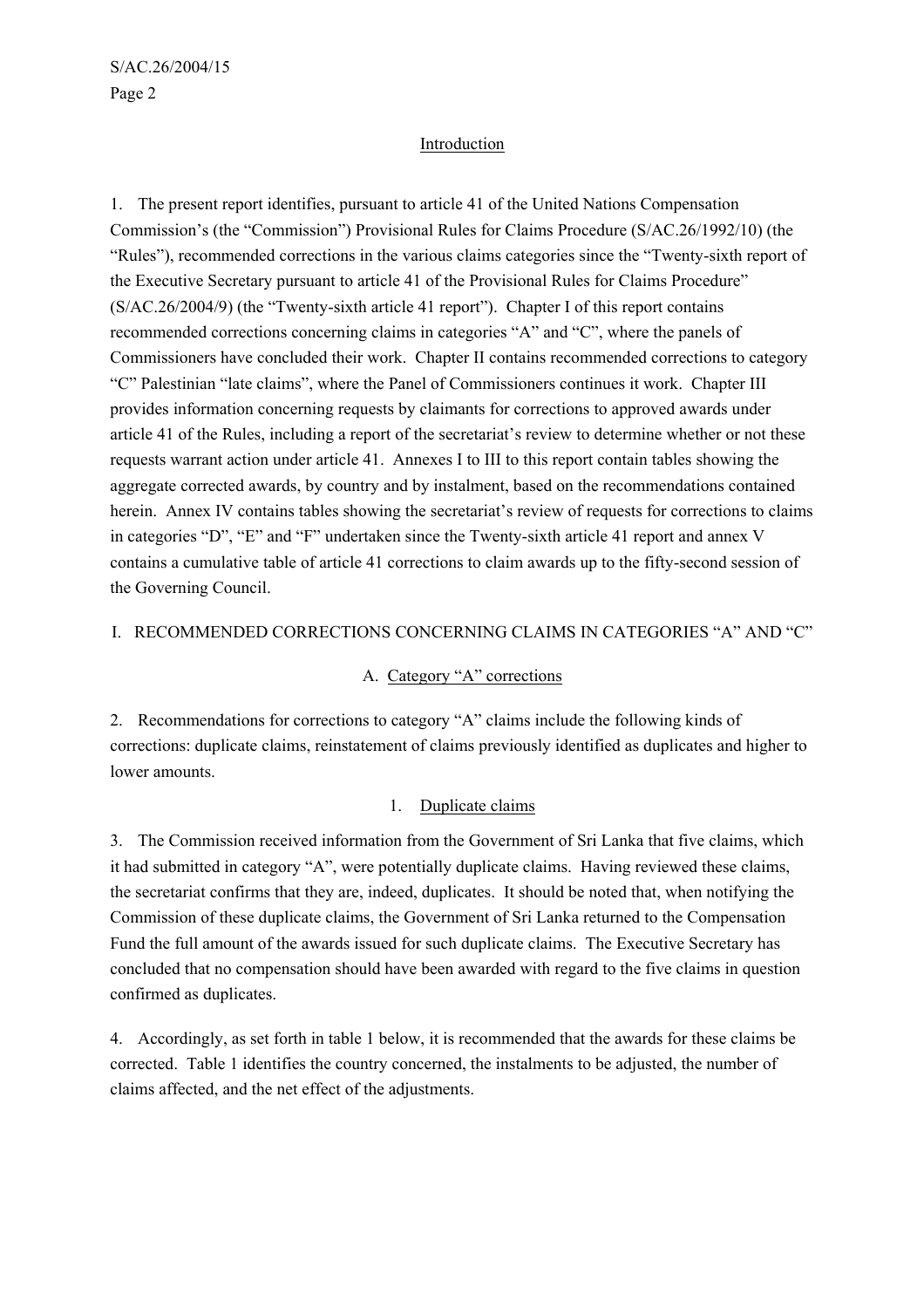| Country   | Instalment   | Number of claims<br>affected | Amount of net effect<br>(USD) |
|-----------|--------------|------------------------------|-------------------------------|
| Sri Lanka | First        |                              | (2,500.00)                    |
|           | Fourth       | 4                            | (10,000.00)                   |
|           | <b>Total</b> |                              | (12,500.00)                   |

### Table 1. Category "A" corrections: duplicate claims

#### 2. Reinstatement of claims previously identified as duplicates

5. Three claims from Sri Lanka, which had been erroneously identified as duplicate claims, should be reinstated since additional information received from the Government of Sri Lanka demonstrates that the claims are not in fact duplicates.

6. Accordingly, as set forth in table 2 below, it is recommended that the award for these claims be corrected. Table 2 identifies the country concerned, the instalments to be adjusted, the number of claims affected, and the net effect of the adjustments.

# Table 2. Category "A" corrections: reinstatement of claims previously identified as duplicates

| Country   | Instalment   | Number of claims<br>affected | Amount of net effect<br>(USD) |
|-----------|--------------|------------------------------|-------------------------------|
| Sri Lanka | Fifth        | ∼                            | 8,000.00                      |
|           | Sixth        |                              | 4,000.00                      |
|           | <b>Total</b> |                              | 12,000.00                     |

#### 3. Higher to lower amounts

7. Decision 21 (S/AC.26/Dec.21 (1994)) of the Governing Council states that "any claimant who has selected a higher amount in category 'A' (US\$4,000 or US\$8,000) and has also filed a category 'B', 'C' or 'D' claim will be deemed to have selected the corresponding lower amount under category 'A'". As a result of further information received from the Governments of the Philippines and Pakistan, seven claims submitted by the Government of the Philippines and one claim submitted by the Government of Pakistan have been identified as having been filed for higher amounts in category "A" by claimants who had also filed claims in category "C". The awards for these category "A" claims should be reduced to the amounts appropriate to the proper status of the claims. It should be noted that, when notifying the Commission that such claims should have been awarded the lower amounts, the Governments of the Philippines and Pakistan returned to the Compensation Fund the excess amounts previously awarded in respect of such claims.

8. In addition, as a result of checks carried out to identify matching claims, the secretariat found that three claims submitted by the Palestinian Authority under the "late claims" programme matched two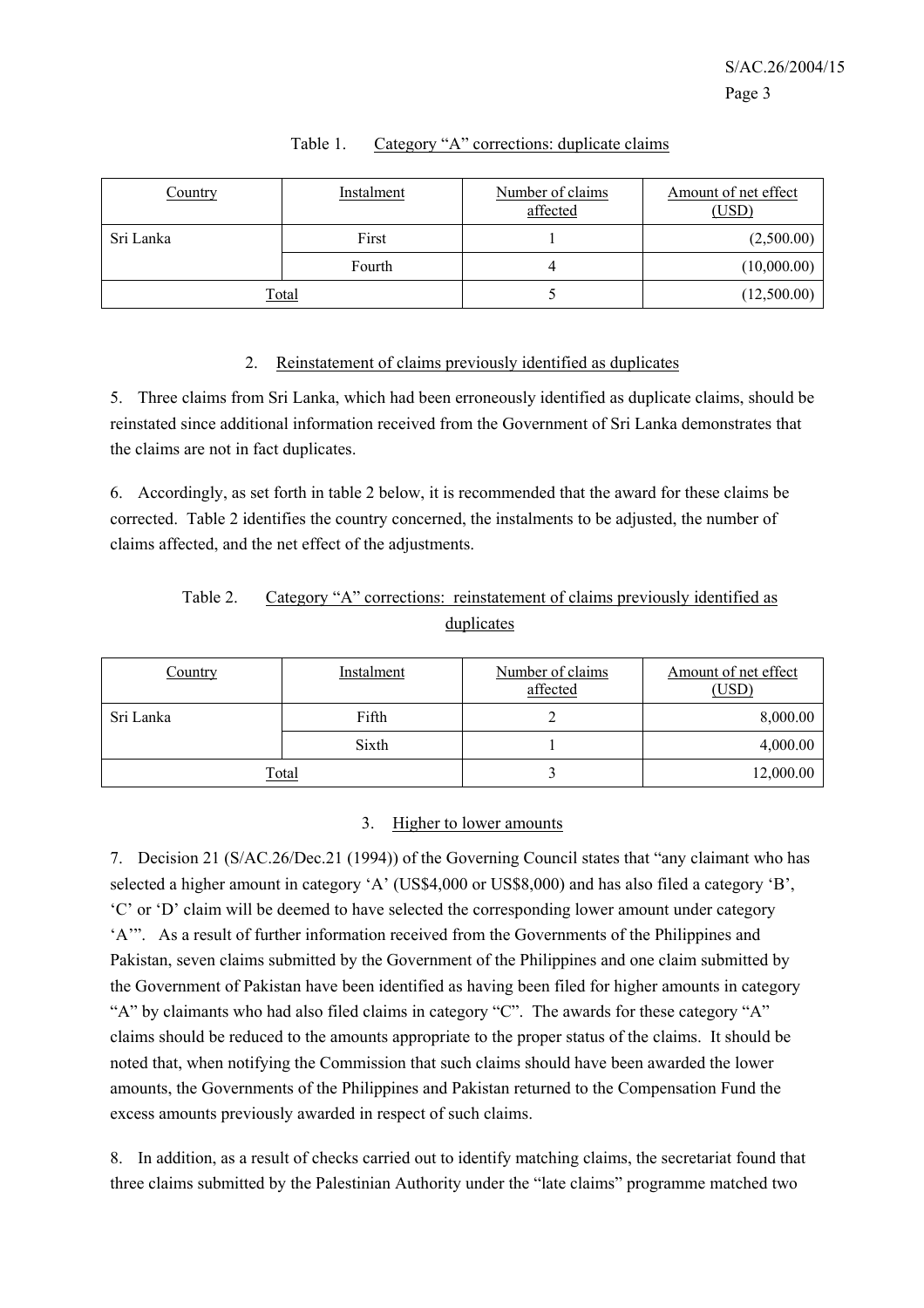claims previously submitted by the Government of Jordan and one claim submitted by UNDP Yemen that had been filed for higher amounts in category "A". The awards for these category "A" claims should be reduced to the amounts appropriate to the proper status of the claims. It should be noted that the excess amounts previously awarded in respect of the claims will be deducted from any recommended compensation in respect of the matching Palestinian "late claims".

9. Accordingly, as set forth in table 3 below, it is recommended that the awards for these claims be corrected. Table 3 identifies the countries and international organization concerned, the instalments to be adjusted, the number of claims affected, and the net effect of the adjustments.

| Country or international<br>organization | Instalment | Number of claims<br>affected | Amount of net effect<br>(USD) |
|------------------------------------------|------------|------------------------------|-------------------------------|
| Jordan                                   | Third      | 2                            | (6,000.00)                    |
| Pakistan                                 | Sixth      |                              | (1,500.00)                    |
| Philippines                              | Fourth     | $\overline{2}$               | (3,000.00)                    |
| Philippines                              | Fifth      |                              | (1,500.00)                    |
| Philippines                              | Sixth      | 4                            | (6,000.00)                    |
| <b>UNDP</b> Yemen                        | Sixth      |                              | (3,000.00)                    |
| Total                                    |            | 11                           | (21,000.00)                   |

Table 3. Category "A" corrections: higher to lower amounts

# 4. Summary

10. The recommended corrections related to award amounts in category "A" concern 19 claims submitted by four Governments and one international organization resulting in a net decrease in the total amount awarded of USD 21,500. Of these, the total amount awarded for three claims was increased by USD 12,000, while the total amount awarded for 16 claims was decreased by USD 33,500. The recommendations with respect to the first, third, fourth, fifth and sixth instalments of category "A" claims, by country and by instalment, are provided in tables 1 to 6 of annex I to this report.

# B. Category "C" corrections

11. Recommendations for corrections to category "C" claims are those arising from discrepancies between the electronic and paper claim formats, and corrections arising from a computational error that occurred in one of the compensation formulae applied to certain "C8-Business" loss claims' awards.

1. Corrections arising from discrepancies between the electronic and paper claim formats

12. The secretariat continued to review requests for corrections submitted by Governments within the final deadline of 31 December 2002 that was set by the Governing Council for category "C" claims. For these claims, the electronic information existing in the database was compared to the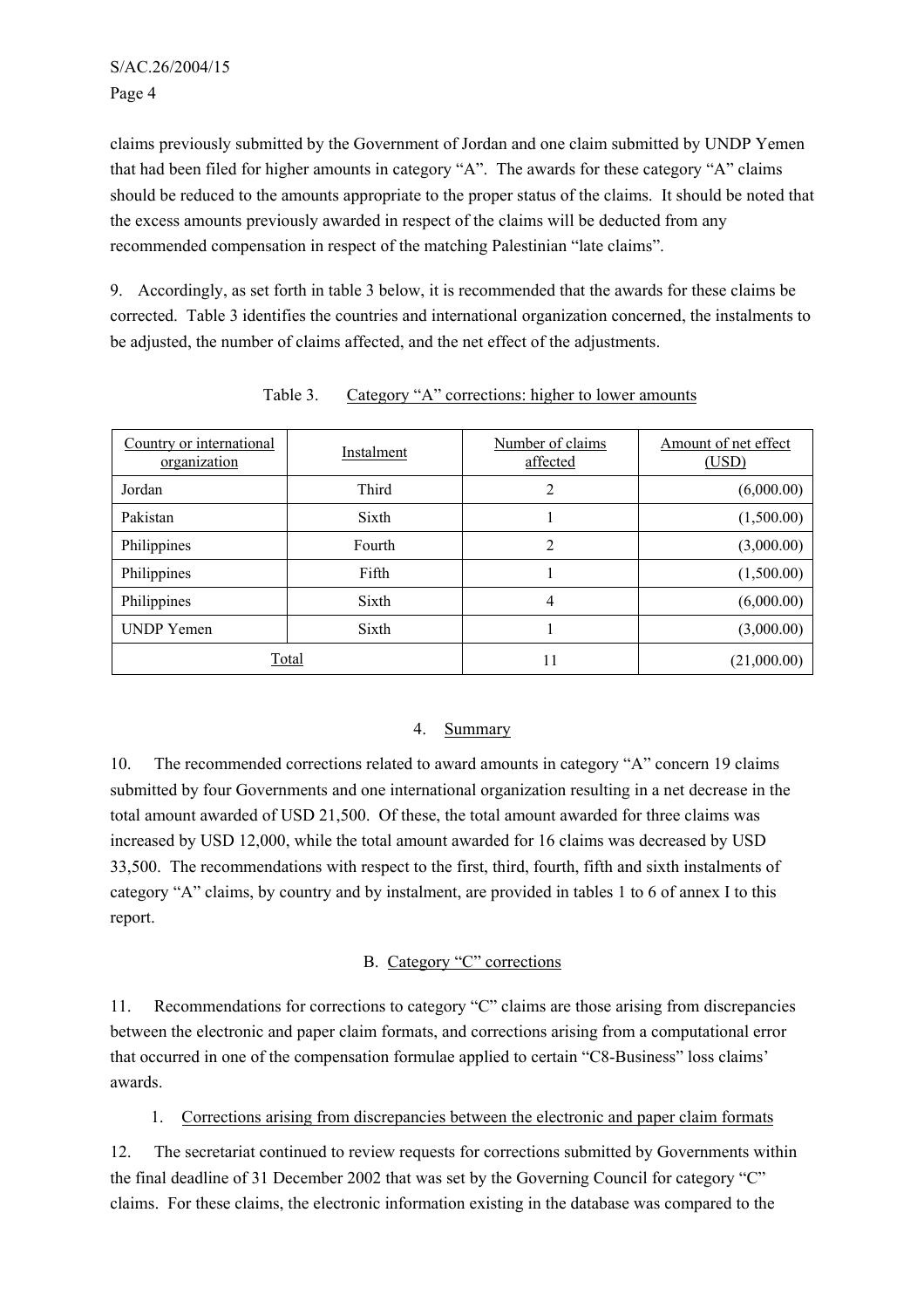paper claim forms submitted by the claimants. This comparison and review determined that, for eight claims submitted by four Governments, relevant data had been erroneously entered into the database. Consequently, as a result of the data entry errors, incorrect recommendations were made in respect of these claims. It is therefore recommended that these eight claim awards be corrected as set forth below (in one case, two corrections are recommended for one claim).

13. Four corrections relate to awards of compensation for personal property losses ("C4-CPHO"). In all four cases, the "C4" losses that had been claimed in the paper claim files had not been entered in their corresponding electronic claims. These errors affected the outcomes for the claimants and it is recommended that these errors be corrected.

14. The five other corrections relate to awards of compensation for loss of income ("C6-Salary"). In three cases, the prior monthly salary data had not been entered in the database. In another case, the total amount claimed for "C6" was incorrectly entered in the database resulting in a lower than appropriate award. In the last case, the data entry was incomplete. These errors affected the outcomes for the claimants and it is, therefore, recommended that these errors be corrected.

15. Summaries of the category "C" Panel's approved methodologies relevant to losses for which correction is recommended are found in the "Report and recommendations of the Panel of Commissioners concerning the seventh instalment of individual claims for damages up to US\$100,000 (category 'C' claims)" (S/AC.26/1999/11) (the "seventh instalment 'C' report"), as follows: (a) paragraphs 178 to 199 for "C4-CPHO" personal property losses; and (b) paragraphs 249 to 282 for "C6-Salary" losses.

16. Accordingly, as set forth in table 4 below, it is recommended that the awards for eight claims be corrected. Table 4 identifies the countries concerned, the instalments to be adjusted, the number of claims affected, and the amount of the net effect of the adjustments.

| Country              | Instalment | Number of claims affected | Amount of net effect<br>(USD) |
|----------------------|------------|---------------------------|-------------------------------|
| Bangladesh           | Second     |                           | 3,107.87                      |
|                      | Sixth      | 3                         | 9,093.56                      |
| Pakistan             | Sixth      |                           | 6,491.35                      |
| Syrian Arab Republic | Sixth      |                           | 4,036.91                      |
| <b>United States</b> | First      |                           | 9,800.00                      |
|                      | Sixth      |                           | 590.25                        |
| <b>Total</b>         |            | 8                         | 33,119.94                     |

| Table 4. | Category "C" corrections: corrections arising from discrepancies between electronic |
|----------|-------------------------------------------------------------------------------------|
|          | and paper claim formats                                                             |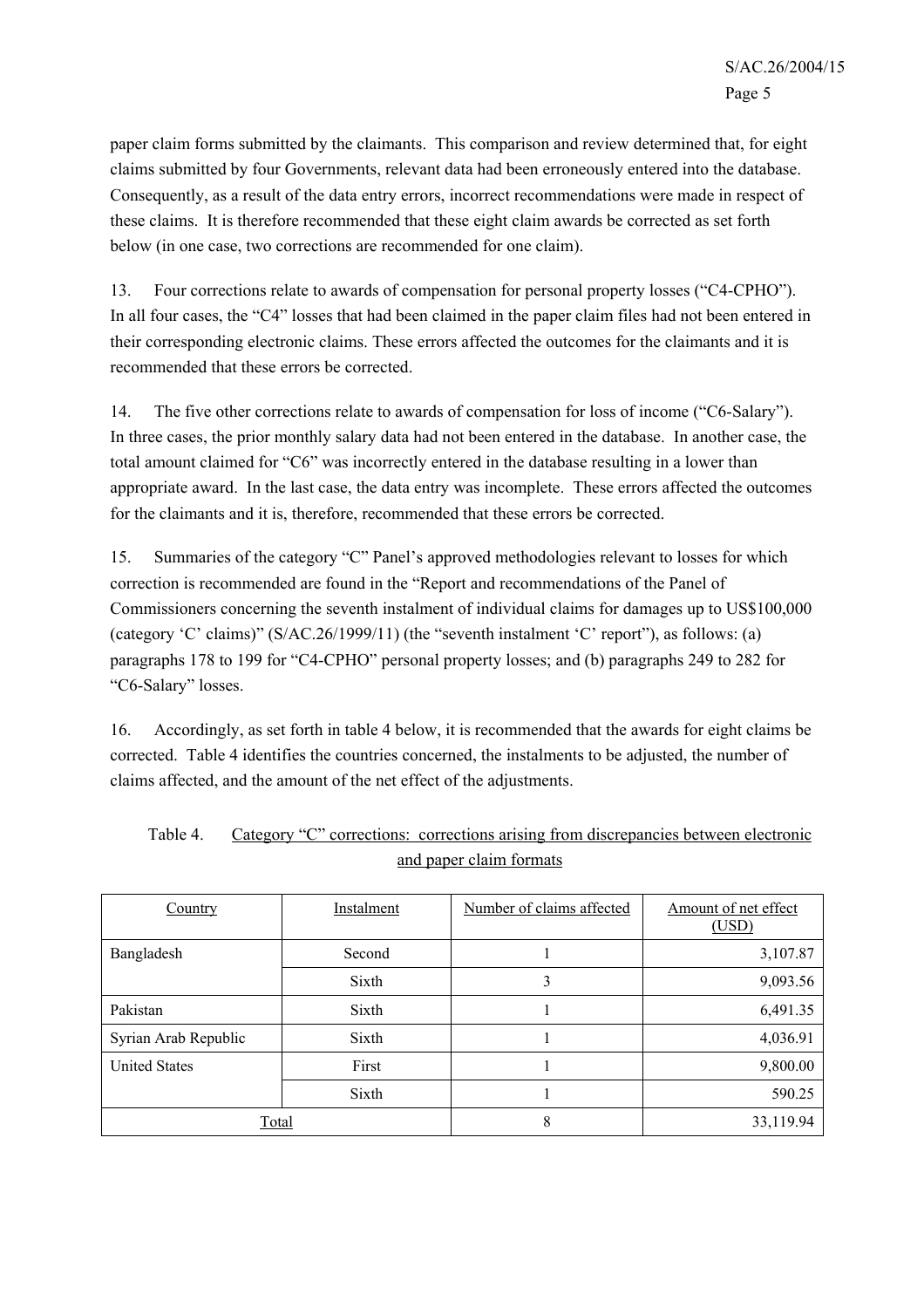Page 6

# 2. Corrections arising from a computational error that occurred in one of the compensation formulae applied to certain "C8-Business" loss claims' awards

17. During the processing of "late claims" filed by the Palestinian Authority, pursuant to the Governing Council's decision to accept these claims at its forty-second session in December 2001, the secretariat discovered that a computational error had occurred in one of the compensation formulae applied to certain "C8-Business" loss claims submitted by the Governments of India and Bangladesh. The computational error in question was described in a separate information note provided by the secretariat to the Council, dated 11 February 2004. The error occurred in the development of the Panel's valuation benchmark for the retail trade and personal and household services sectors for 503 Indian claims and 127 Bangladeshi claims that were considered by the category "C" Panel in its seventh instalment report. The computational error also affected one additional Indian claim considered by the "C" Panel in its "Report and recommendations of the Panel of Commissioners concerning the sixth instalment of individual claims for damages up to US\$100,000 (category 'C' claims)" (S/AC.26/1998/6).

18. A summary of the category "C" Panel's approved methodology for "C8-Business" losses is found in the seventh instalment "C" report at paragraphs 327 to 368. The computational error at issue affected the calculation of recommended compensation for claims submitted by the Governments of India and Bangladesh asserting "C8-Business" losses in amounts greater than USD 48,148.

19. Of the 631 claims affected by the computational error as described above, proposed corrections in connection with the awards for 592 claims were reported in the "Twenty-fifth report of the Executive Secretary pursuant to article 41 of the Provisional Rules for Claims Procedure" (S/AC.26/2004/4). The corrections were approved by the Governing Council in its decision 217 (S/AC.26/Dec.217 (2004)) taken at the fifty-first Governing Council session in March 2004. At that time, no corrections were proposed for 17 claims because these claimants had related claims for business losses in category "D" from which their awards in category "C" were deducted.

20. The secretariat has now reviewed the 22 remaining claims that had been set aside for further verification of the effect of the proposed correction on related claims. All these claims were submitted by the Government of India and were considered by the category "C" Panel in its seventh instalment report.

21. Of these 22 claims, 10 claims had potentially overlapping claims for business losses in category "D" and 12 claims had related or potentially overlapping claims for business losses in category "E4".

22. A correction is proposed for nine of the 10 category "C" claims, as the corresponding category "D" claims were determined to be non-competing. Each of these claimants will receive an additional amount of USD 1,457.04. No correction is proposed for one claim (overlapping claim).

23. A correction is proposed for eight of the 12 category "C" claims, as the category "E4" claims were determined to be non-competing. Seven claimants will receive an additional amount of USD 1,457.04, and one claimant will receive an additional amount of USD 153.35. No corrections are proposed for two claims because these claimants had related claims for business losses in category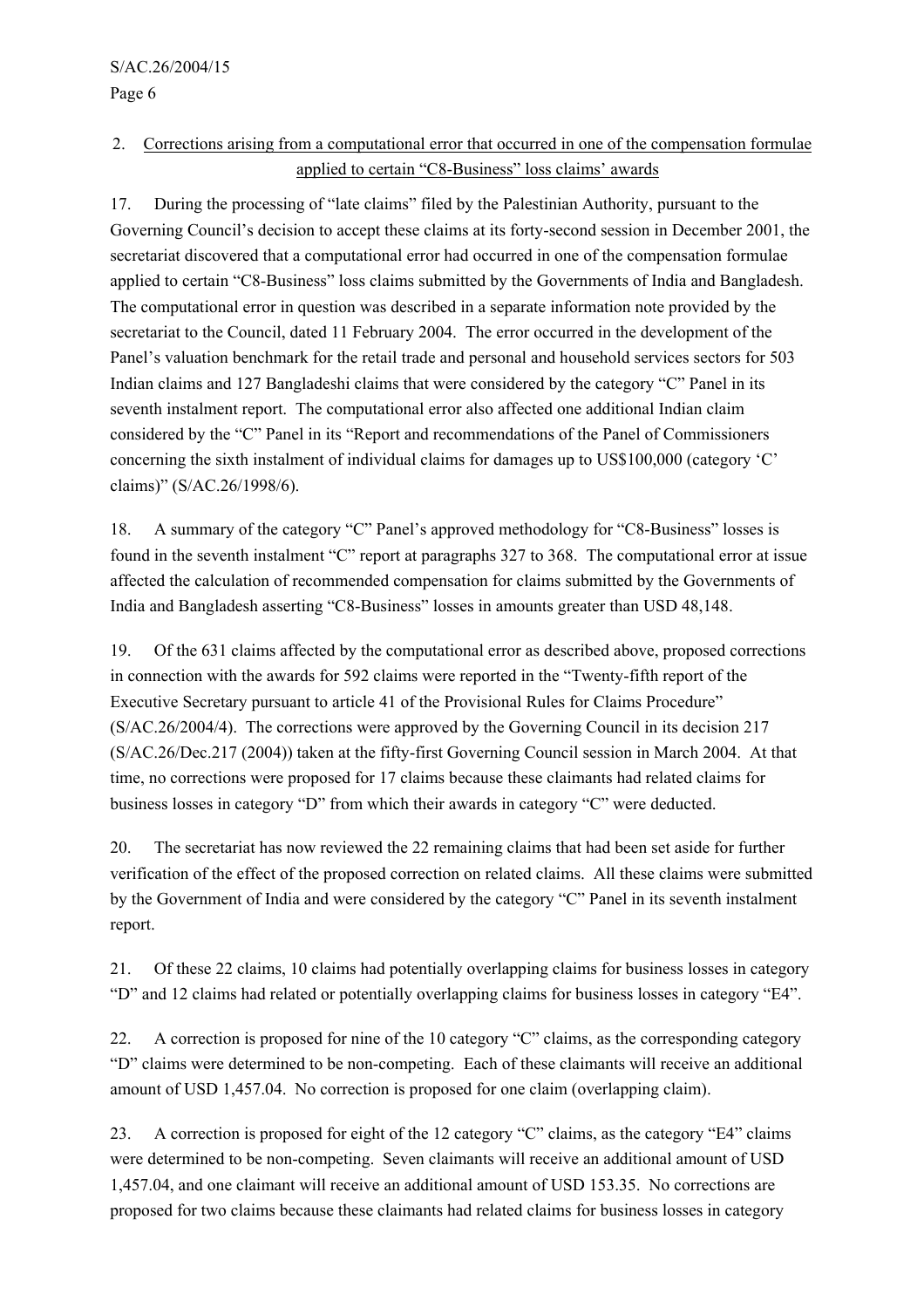"E4" from which their awards in category "C" were deducted. Accordingly, these claimants would not receive any additional compensation as a result of the correction because the increase in their "C" awards would entail a corresponding decrease in their "E4" awards. Finally, no corrections are proposed for two claims because these claims concern business losses for which category "E4" claimants had also filed claims (overlapping claims).

24. Accordingly, as set forth in table 5 below, it is recommended that the awards for 17 claims be corrected. Table 5 identifies the country concerned, the instalment to be adjusted, the number of claims affected, and the amount of the net effect of the adjustments.

Table 5. Category "C" corrections arising from a computational error that occurred in one of the compensation formulae applied to certain "C8-Business" loss claims' awards

| Country      | Instalment | Number of claims<br>affected | Amount of net effect<br>(USD) |
|--------------|------------|------------------------------|-------------------------------|
| India        | Seventh    |                              | 23,465.99                     |
| <u>Total</u> |            |                              | 23,465.99                     |

### 3. Summary

25. The recommended corrections related to award amounts in category "C" concern 25 claims submitted by five Governments resulting in a net increase of the total amount awarded of USD 56,585.93. The recommendations with respect to the first, second, sixth and seventh instalments of category "C" claims, by country and by instalment, are provided in tables 1 to 5 of annex II to this report.

# II. RECOMMENDED CORRECTIONS CONCERNING CATEGORY "C" PALESTINIAN LATE CLAIMS

26. Recommendations for corrections to six category "C" Palestinian late claims have arisen from clerical errors, as reported in the following paragraphs.

27. One correction relates to two category "C" claims filed by the same claimant. The claims were included in the "Report and recommendations made by the Panel of Commissioners concerning the first instalment of Palestinian 'late claims' for damages up to USD 100,000 (Category "C" Claims)" (S/AC.26/2003/26) (the "First Palestinian late claims report"). In that report, the claims were reported as not having satisfied the threshold eligibility requirement. However, as a result of a clerical error by the secretariat, the Panel was not provided with information in the claim file relevant to the Panel's determination of eligibility.

28. Having been advised of the clerical error, the Panel concluded that the claims should proceed to substantive processing. However, given that the claims are duplicate claims, only one of the category "C" claims was selected as a valid claim. In accordance with the Panel's instructions, the valid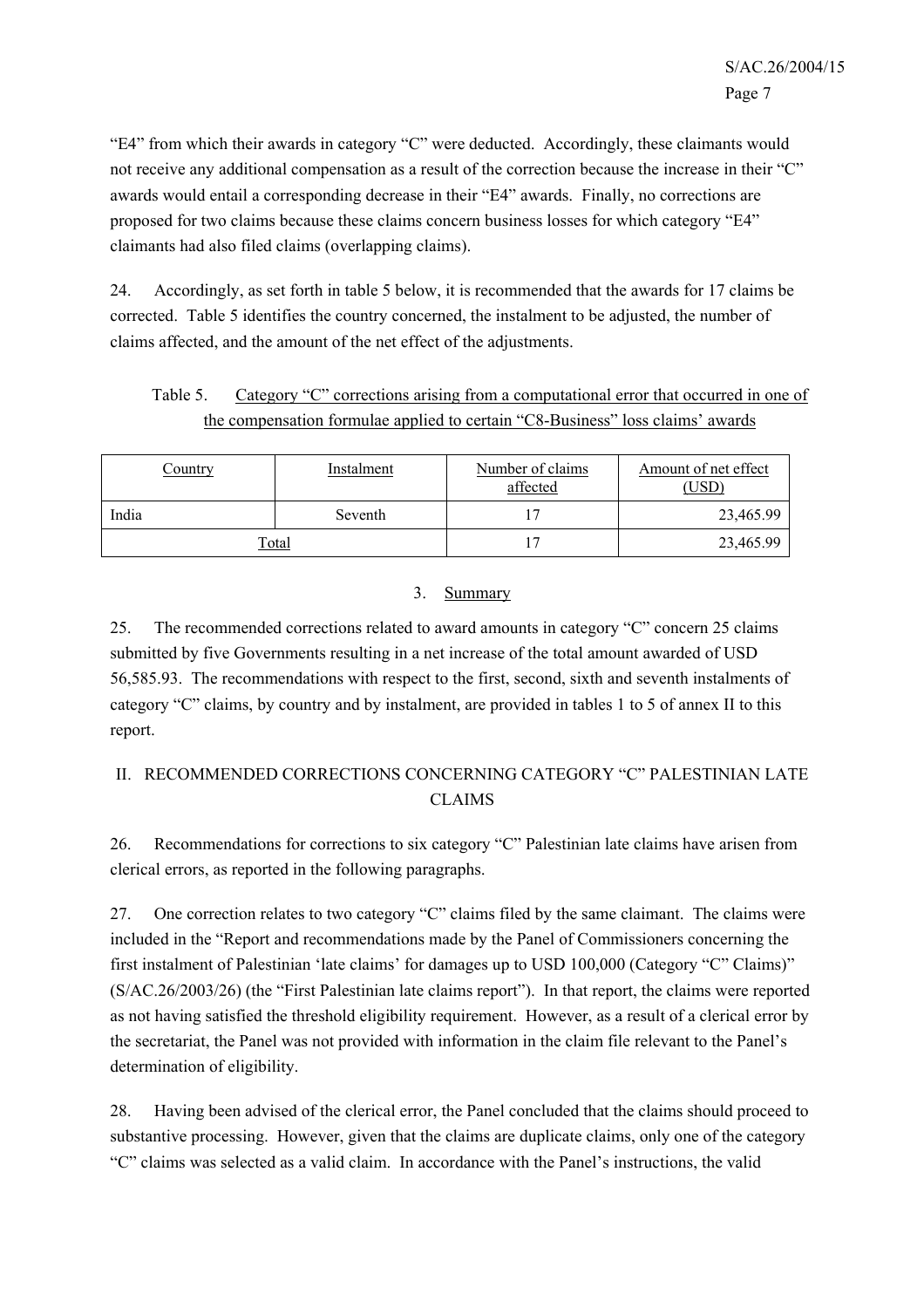S/AC.26/2004/15 Page 8

category "C" claim was processed using the established methodology. As a result, the claimant is entitled to receive a compensation award in the amount of USD 21,624.

29. In the First Palestinian late claims report, the Panel recommended compensation for another category "C" claim. However, as a result of a clerical error, the secretariat failed to inform the Panel that the "C8-Business" loss of this claim had been identified as a stand-alone claim.

30. Having been informed of the clerical error, the Panel concluded that the "C8-Business" loss should be severed from the claim and processed as a stand-alone claim in accordance with Governing Council decision 123 (S/AC.26/Dec.123 (2001)). In accordance with the Panel's instructions, the severed loss has been forwarded to the category "E4" Panel for processing. Consequently, a correction resulting in a deduction in the amount of USD 41,114.58 should be made to the category "C" claim and payment of the same amount has been suspended by the Palestinian Authority pending the processing of the stand-alone claim. Further information on the outcome of the stand-alone claim will be provided in a future article 41 report.

31. A further correction relates to another category "C" claim that was included in the "Report and recommendations made by the Panel of Commissioners concerning the second instalment of Palestinian 'late claims' for damages up to USD 100,000 (Category "C" Claims)" (S/AC.26/2004/3) (the "Second Palestinian late claims report"). In that report, the claim was reported as not having met the threshold eligibility requirement. However, as a result of a clerical error, the secretariat applied to the claim the facts of another claim pertaining to a Lebanese travel document holder. This resulted in the claim being erroneously determined to be ineligible.

32. Having been informed of the clerical error, the Panel concluded that the claim should proceed to substantive processing. In accordance with the Panel's instructions, the claim was processed using the established methodology. As a result, the claimant is entitled to receive a compensation award in the amount of USD 9,688.58.

33. A further correction relates to three category "C" claims that were included in the Second Palestinian late claims report. In that report, the claims were reported as having met the threshold eligibility requirement. However, as a result of a clerical error, the secretariat failed to record that these claimants appeared in the ledger kept by UNDP Kuwait during the regular filing period of individuals who were provided claim forms. The names of these individuals were therefore overlooked.

34. Having been informed of the clerical error, the Panel concluded that the claims should be determined to be ineligible. Consequently, a correction resulting in a deduction in the total amount of USD 51,219.21 should be made in respect of these three claims. The Palestinian Authority has withheld payment of this amount and is in the process of returning it to the Compensation Fund.

35. Accordingly, as set forth in table 6 below, it is recommended that the awards for six claims be corrected. Table 6 identifies the submitting entity concerned, the instalments to be adjusted, the number of claims affected, and the net effect of the adjustments.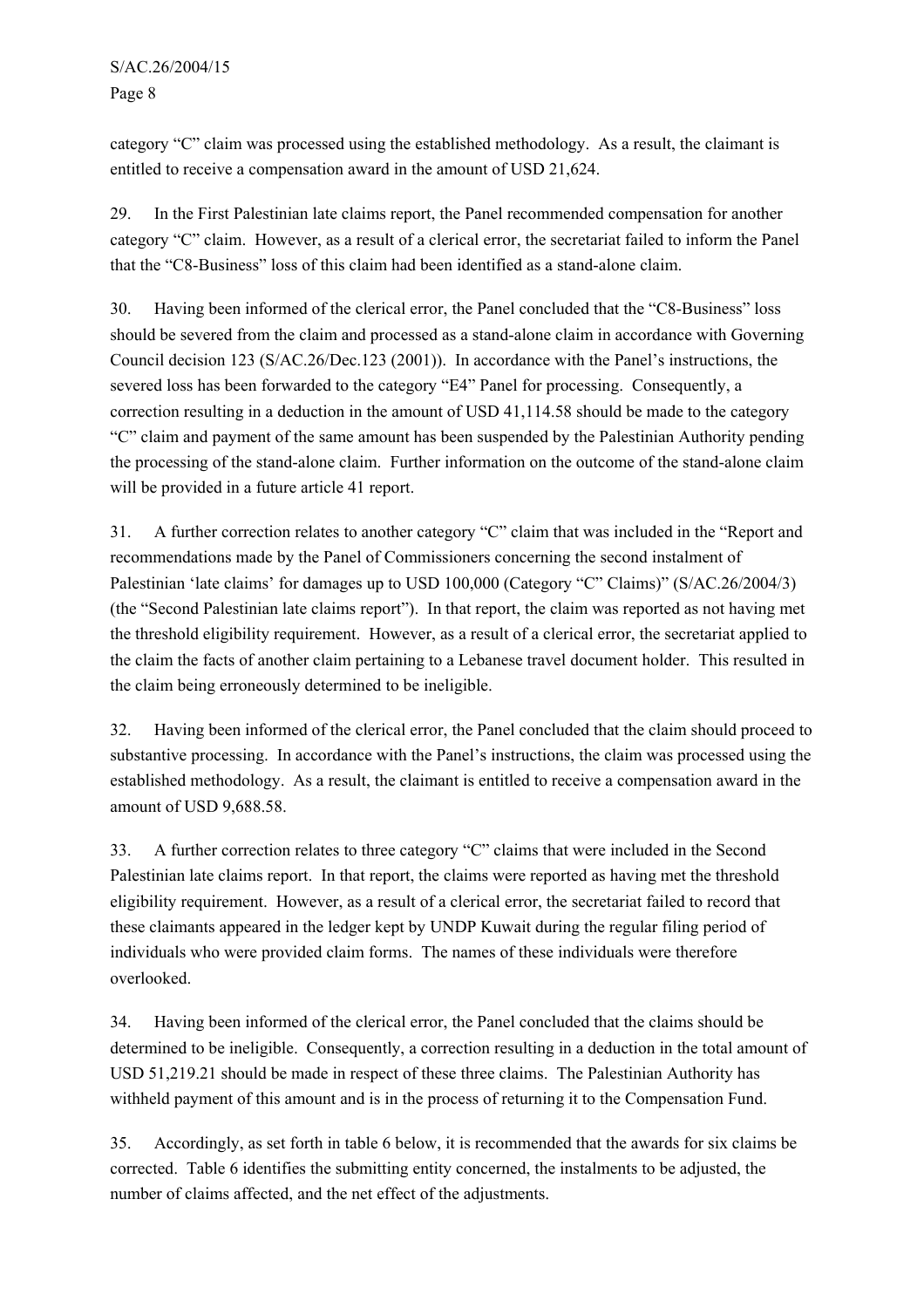| Submitting entity     | Instalment | Number of claims<br>affected | Amount of net effect<br>USD |
|-----------------------|------------|------------------------------|-----------------------------|
| Palestinian Authority | First      |                              | (19, 490.58)                |
|                       | Second     | 4                            | (41, 530.63)                |
|                       | Total      |                              | (61, 021.21)                |

#### Table 6. Corrections to category "C" Palestinian late claims' awards

36. In summary, the recommended corrections related to award amounts in category "C" Palestinian late claims concern six claims submitted by one submitting entity resulting in a net decrease of the total amount awarded of USD 61,021.21. The recommendations with respect to the first and the second instalments of category "C" Palestinian late claims, by country and by instalment, are provided in tables 1 to 2 of annex III to this report.

### III. REQUESTS BY CLAIMANTS FOR ARTICLE 41 CORRECTIONS

37. During the period under review, the secretariat has continued its review of requests from Governments and international organizations for corrections to claims in categories "D", "E" and "F", submitted under article 41 of the Rules. The requests and the Executive Secretary's conclusions with respect to those requests are outlined below.

# A. Category "D" claims

38. During the period under review, the secretariat reviewed a total of 239 requests from 10 Governments and one international organization for corrections to claims in category "D". The requests and their submitting entities are set forth in table 1 of annex IV to this report. Having carefully reviewed all aspects of the requests, the Executive Secretary has concluded that no correction of the relevant Governing Council decisions is necessary and that no action pursuant to article 41 of the Rules is warranted with regard to the claims in question.

# B. Category "E" claims

39. During the period under review, the secretariat reviewed a total of 38 requests from 13 Governments for corrections to claims in category "E". The requests and their submitting entities are set forth in table 2 of annex IV to this report. Having carefully reviewed all aspects of the requests, the Executive Secretary has concluded that no correction of the relevant Governing Council decisions is necessary and that no action pursuant to article 41 of the Rules is warranted with regard to the claims in question.

# C. Category "F" claims

40. During the period under review, the secretariat reviewed a total of six requests from four Governments for corrections to claims in category "F". The requests and their submitting entities are set forth in table 3 of annex IV to this report. Having carefully reviewed all aspects of the requests,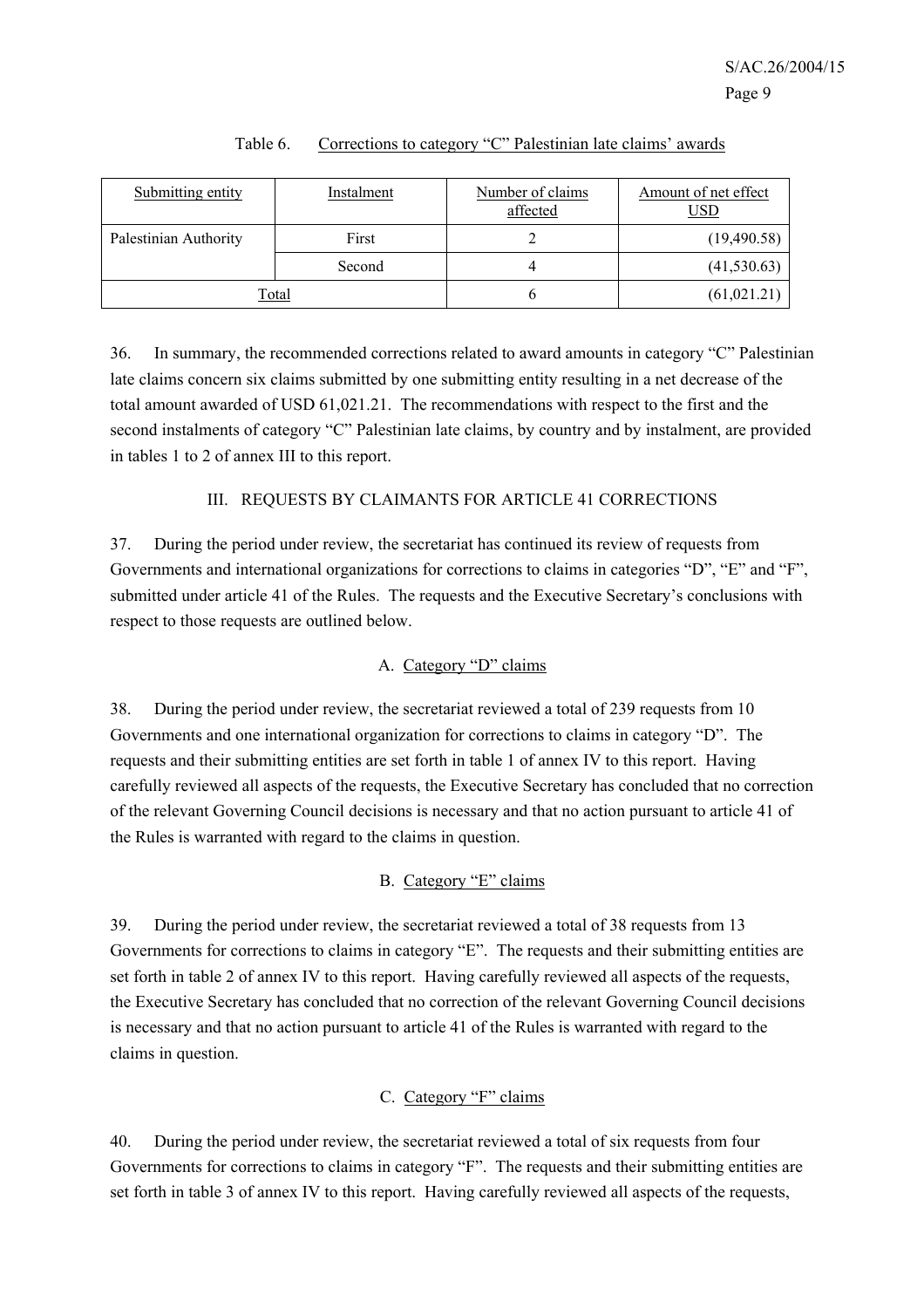S/AC.26/2004/15 Page 10

the Executive Secretary has concluded that no correction of the relevant Governing Council decisions is necessary and that no action pursuant to article 41 of the Rules is warranted with regard to the claims in question.

41. In addition, during the period under review, the secretariat has received six requests for article 41 corrections with respect to claims in categories "D", "E", and "F" from the Governments of Egypt, India, Italy, Jordan and the United Kingdom. The responses of the Executive Secretary to these requests have not yet been conveyed to the claimant countries due to the fact that the secretariat's review of the specific claims in question, and, where appropriate, consultations with the respective panels of Commissioners remain ongoing. Details concerning these requests, and the Executive Secretary's recommendations to the Governing Council with respect thereto will be contained in upcoming article 41 reports to the Governing Council.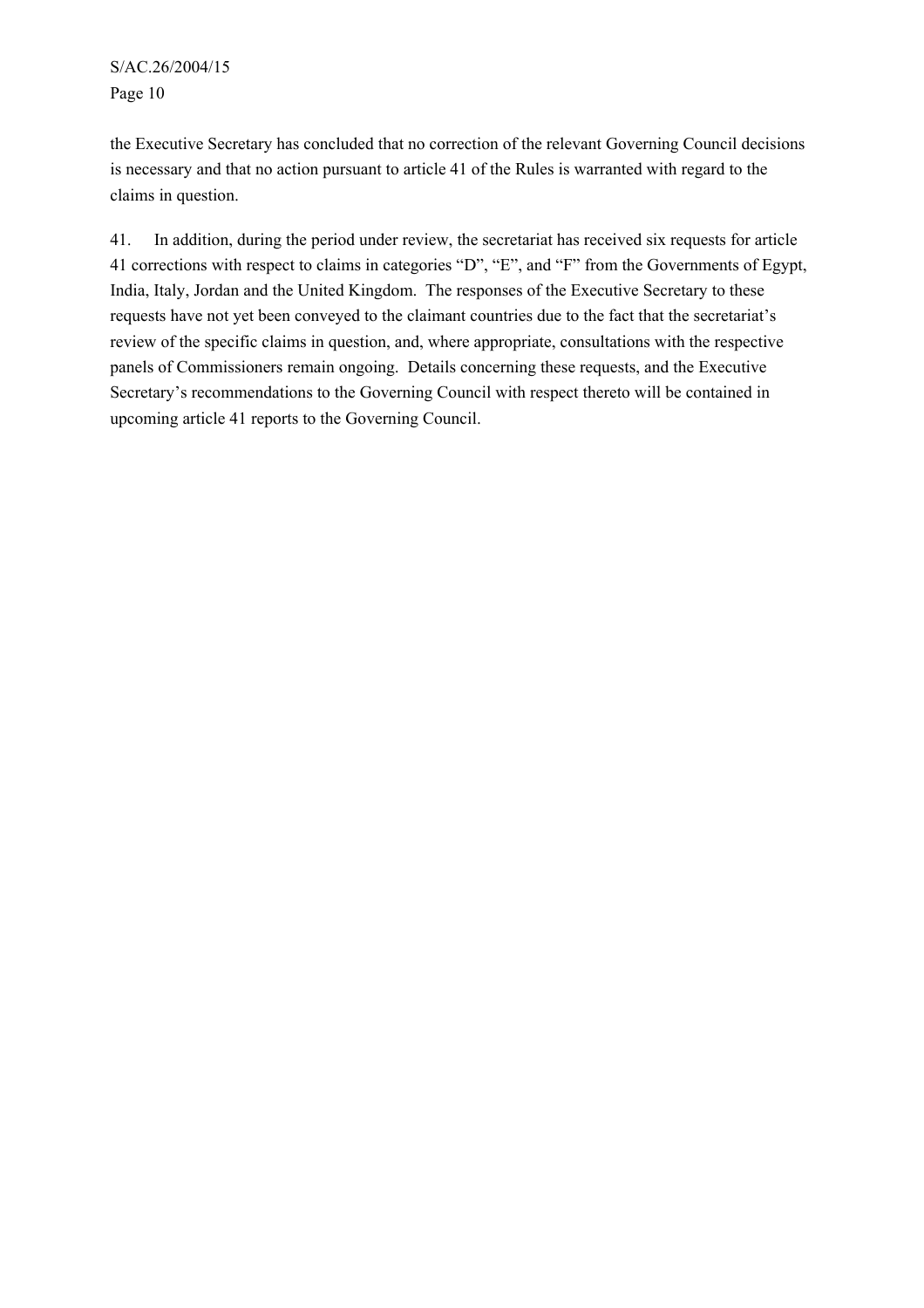#### Annex I

# RECOMMENDED CORRECTIONS CONCERNING CATEGORY "A" CLAIMS

1. Based on the recommended corrections reported in paragraphs 2 to 10 of this report, supra, the category "A" claims aggregate corrected awards by instalment, per country or international organization, are as follows:

#### Table 1. First instalment category "A" claims corrections

| Country   | Previous total award | Corrected total award | Amount of net effect |
|-----------|----------------------|-----------------------|----------------------|
|           | USD)                 | USD)                  | USD)                 |
| Sri Lanka | 25,092,000.00        | 25,089,500.00         | (2,500.00)           |

#### Table 2. Third instalment category "A" claims corrections

| Country | Previous total award | Corrected total award | Amount of net effect |
|---------|----------------------|-----------------------|----------------------|
|         | USD)                 | USD)                  | USD)                 |
| Jordan  | 91.950.000.00        | 91,944,000.00         | (6,000.00)           |

#### Table 3. Fourth instalment category "A" claims corrections

| <u>Country</u> | Previous total award<br>(USD) | Corrected total award<br>(USD) | Amount of net effect<br>(USD) |
|----------------|-------------------------------|--------------------------------|-------------------------------|
| Philippines    | 27,415,500.00                 | 27,412,500.00                  | (3,000.00)                    |
| Sri Lanka      | 69,779,500.00                 | 69,769,500.00                  | (10,000.00)                   |

#### Table 4. Fifth instalment category "A" claims corrections

| Country     | Previous total award<br>(USD) | Corrected total award<br>(USD) | Amount of net effect<br>(USD) |
|-------------|-------------------------------|--------------------------------|-------------------------------|
| Philippines | 17,969,500.00                 | 17,968,000.00                  | (1,500.00)                    |
| Sri Lanka   | 69,698,500.00                 | 69,706,500.00                  | 8,000.00                      |

#### Table 5. Sixth instalment category "A" claims corrections

| Country or international<br>organization | Previous total award<br>(USD) | Corrected total award<br>(USD) | Amount of net effect<br>(USD) |
|------------------------------------------|-------------------------------|--------------------------------|-------------------------------|
| Pakistan                                 | 46,420,500.00                 | 46,419,000.00                  | (1,500.00)                    |
| Philippines                              | 60,707,000.00                 | 60,701,000.00                  | (6,000.00)                    |
| Sri Lanka                                | 35,575,000.00                 | 35,579,000.00                  | 4,000.00                      |
| <b>UNDP</b> Yemen                        | 695,500.00                    | 692,500.00                     | (3,000.00)                    |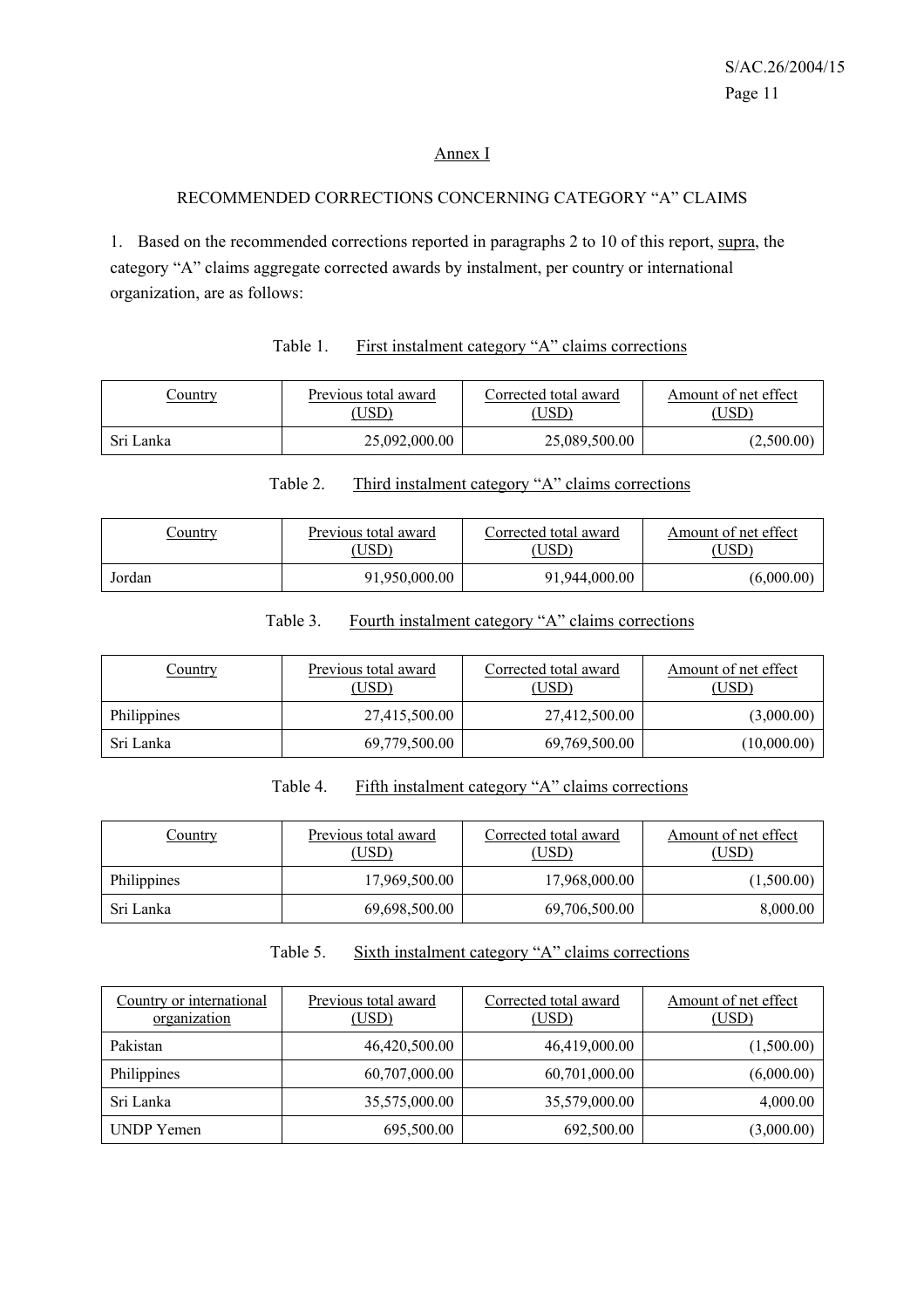# S/AC.26/2004/15 Page 12

2. Based on the above corrections, the revised category "A" claim total recommended awards by instalment are as follows:

| Instalment | Previous total award<br>(USD) | Corrected total award<br>(USD) | Amount of net effect<br>(USD) |
|------------|-------------------------------|--------------------------------|-------------------------------|
| First      | 189,995,000.00                | 189,992,500.00                 | (2,500.00)                    |
| Third      | 532,148,000.00                | 532,142,000.00                 | (6,000.00)                    |
| Fourth     | 732,858,500.00                | 732,845,500.00                 | (13,000.00)                   |
| Fifth      | 773,153,500.00                | 773,160,000.00                 | 6,500.00                      |
| Sixth      | 317,146,000.00                | 317,139,500.00                 | (6,500.00)                    |

# Table 6. Recommended corrected total awards for category "A" claims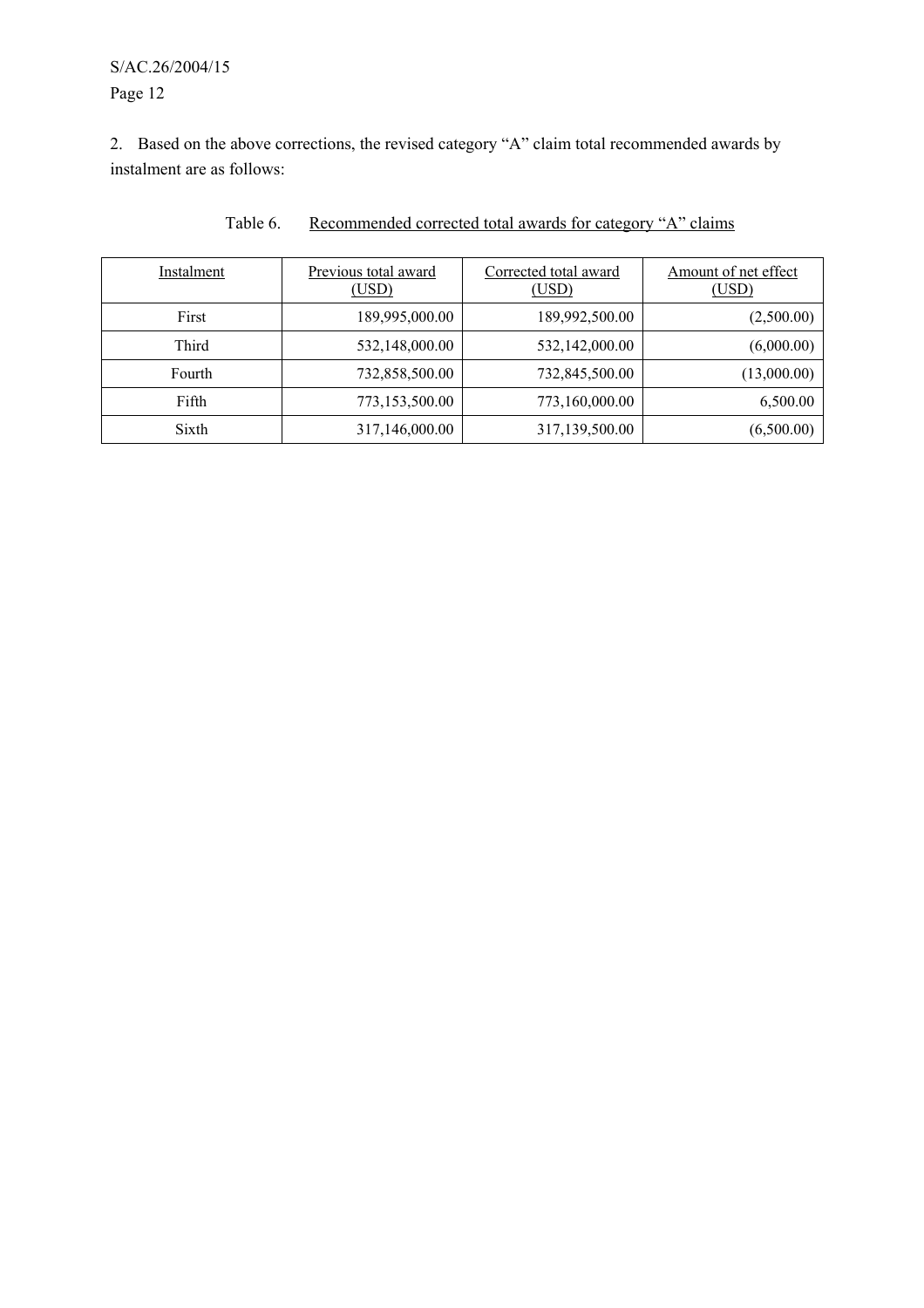#### Annex II

#### RECOMMENDED CORRECTIONS CONCERNING CATEGORY "C" CLAIMS

1. Based on the recommended corrections reported in paragraphs 11 to 25 of this report, supra, the category "C" claims aggregate corrected awards by instalment, per country, are as follows:

| <u>Country</u> | Previous total award | Corrected total award | Amount of net effect |
|----------------|----------------------|-----------------------|----------------------|
|                | USD)                 | 'USD                  | USD <sup>®</sup>     |
| United States  | 10.522.630.00        | 10,532,430.00         | 9,800.00             |

# Table 1. First instalment category "C" claims corrections

#### Table 2. Second instalment category "C" claims corrections

| Country    | Previous total award | Corrected total award | Amount of net effect |
|------------|----------------------|-----------------------|----------------------|
|            | USD)                 | USD)                  | USD).                |
| Bangladesh | 12, 177, 423.33      | 12,180,531.20         | 3,107.87             |

### Table 3. Sixth instalment category "C" claims corrections

| Country              | Previous total award<br>(USD) | Corrected total award<br>(USD) | Amount of net effect<br>(USD) |
|----------------------|-------------------------------|--------------------------------|-------------------------------|
| Bangladesh           | 21,614,890.32                 | 21,623,983.88                  | 9,093.56                      |
| Pakistan             | 37,474,279.63                 | 37,480,770.98                  | 6,491.35                      |
| Syrian Arab Republic | 95,570,695.27                 | 95,574,732.18                  | 4,036.91                      |
| <b>United States</b> | 17,634,699.12                 | 17,635,289.37                  | 590.25                        |

# Table 4. Seventh instalment category "C" claims corrections

| <u>Country</u> | Previous total award | Corrected total award | Amount of net effect |
|----------------|----------------------|-----------------------|----------------------|
|                | USD <sup>)</sup>     | USD)                  | USD                  |
| India          | 187,636,109.15       | 187,659,575.14        | 23,465.99            |

2. Based on the above corrections, the revised category "C" claim total recommended awards by instalment are as follows: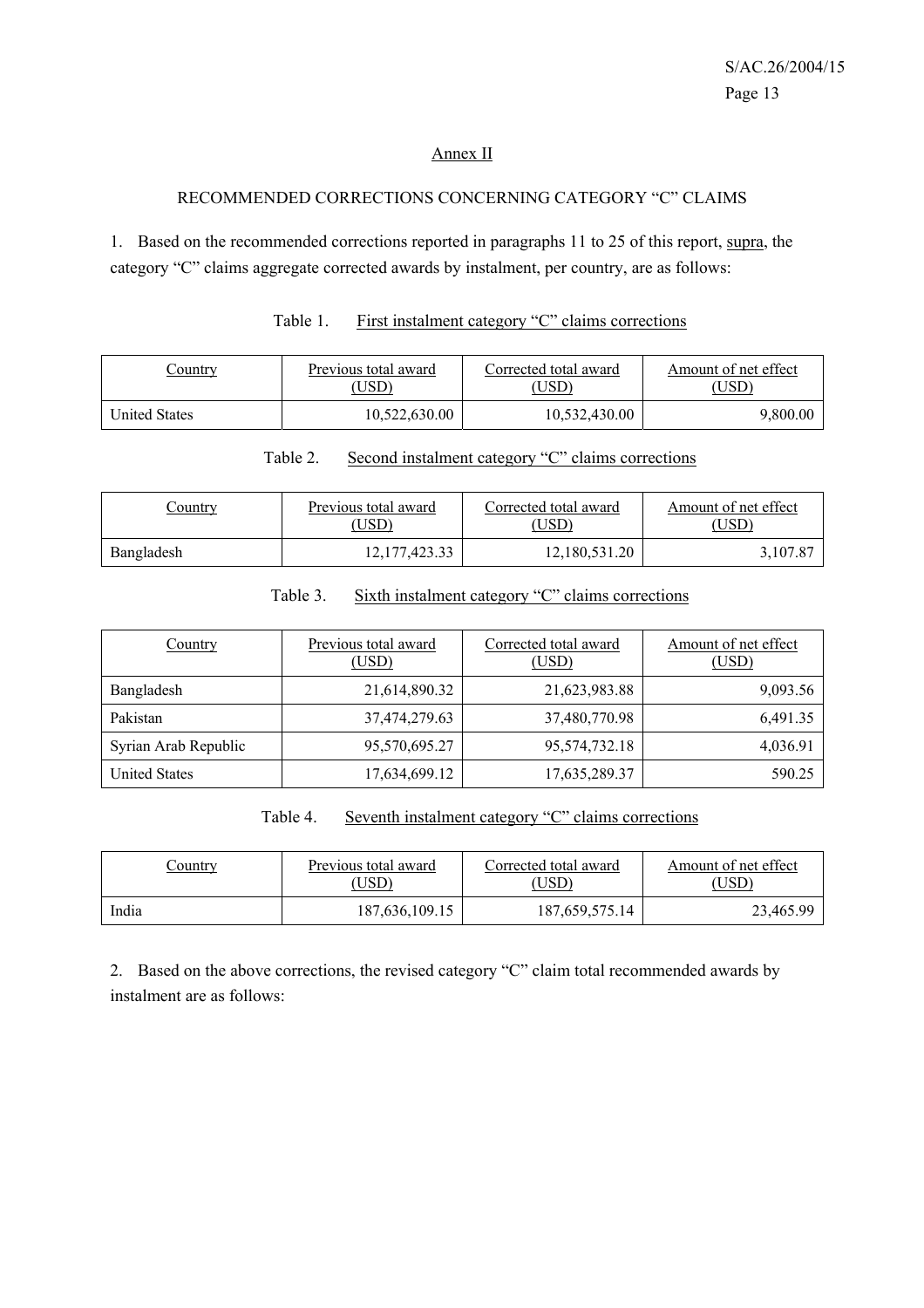| Instalment | Previous total award<br>(USD) | Corrected total award<br>(USD) | Amount of net effect<br>(USD) |
|------------|-------------------------------|--------------------------------|-------------------------------|
| First      | 51,109,553.00                 | 51,119,353.00                  | 9,800.00                      |
| Second     | 432,045,220.17                | 432,048,328.04                 | 3,107.87                      |
| Sixth      | 768,580,690.58                | 768,600,902.65                 | 20,212.07                     |
| Seventh    | 1,935,915,131.82              | 1,935,938,597.81               | 23,465.99                     |

# Table 5. Recommended corrected total awards for category "C" claims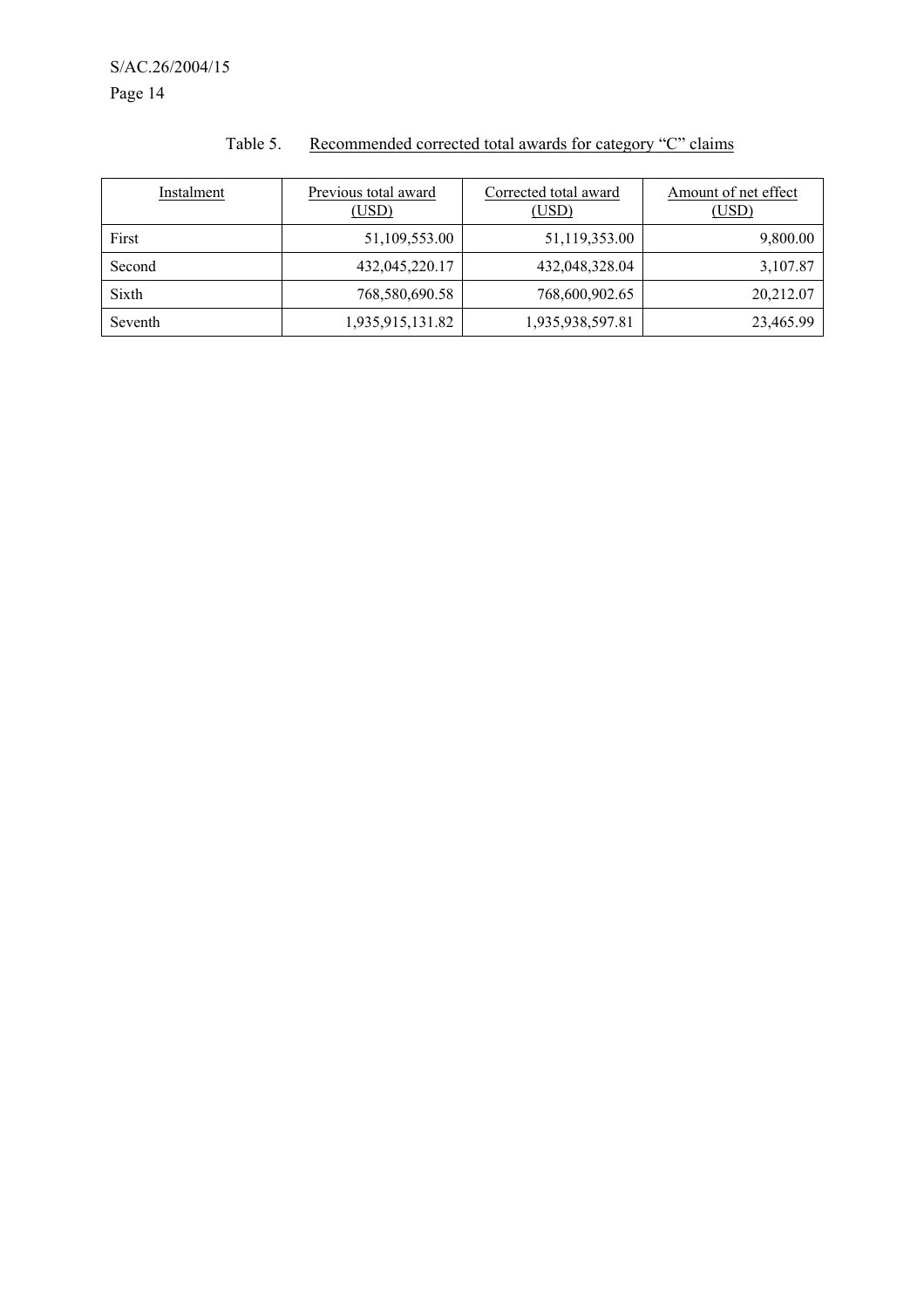#### Annex III

# RECOMMENDED CORRECTIONS CONCERNING CATEGORY "C" PALESTINIAN LATE CLAIMS

Based on the recommended corrections reported in paragraphs 26 to 36 of this report, supra, the aggregate corrected awards for category "C" Palestinian late claims by instalment are as follows:

# Table 1. First instalment category "C" Palestinian late claims corrections

| Submitting entity     | Previous total award | Corrected total award | Amount of net effect |
|-----------------------|----------------------|-----------------------|----------------------|
|                       | USD).                | USD)                  | (USD)                |
| Palestinian Authority | 15,768,453.51        | 15,748,962.93         | (19, 490.58)         |

### Table 2. Second instalment category "C" Palestinian late claims corrections

| Submitting entity     | Previous total award | Corrected total award | Amount of net effect |
|-----------------------|----------------------|-----------------------|----------------------|
|                       | USD)                 | USD)                  | ,USD)                |
| Palestinian Authority | 7,822,582.33         | 7,781,051.70          | (41, 530.63)         |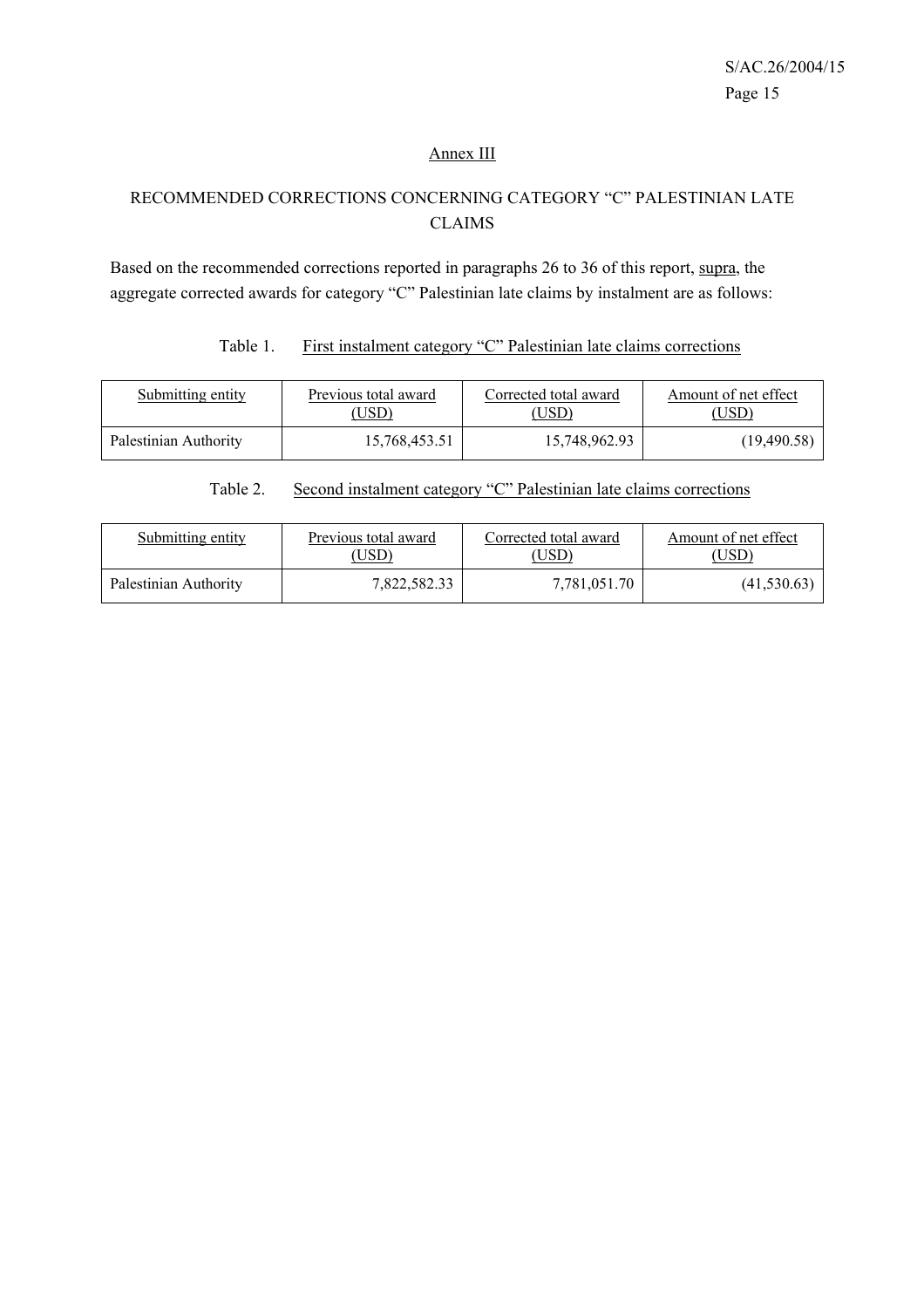#### Annex IV

# REQUESTS BY CLAIMANTS FOR ARTICLE 41 CORRECTIONS IN CATEGORIES "D", "E" AND "F"

1. As reported in paragraph 38 of this report, supra, the secretariat has continued its review of requests from Governments for corrections to claims in category "D" submitted under article 41 of the Rules. The requests reviewed by country or international organization, date of request and instalment are as follows:

| Country or international<br>organization | Date of request   | Number of claims | Instalment           | Governing<br>Council decision |
|------------------------------------------|-------------------|------------------|----------------------|-------------------------------|
| Egypt                                    | 1 July 2003       | $\mathbf{1}$     | Twelfth, part two    | 181                           |
| Egypt                                    | 29 September 2003 | $\mathbf{1}$     | Fifteenth, part two  | 187                           |
| Egypt                                    | 29 October 2003   | $\mathbf{1}$     | Fifteenth, part two  | 187                           |
| Egypt                                    | 15 December 2003  | 1                | Twelfth, part two    | 181                           |
| India                                    | 20 November 2002  | 1                | Twelfth, part one    | 155                           |
| India                                    | 3 September 2003  | 1                | Eleventh             | 147                           |
| India                                    | 30 January 2004   | 1                | Eleventh             | 147                           |
| Jordan                                   | 7 May 2002        | $\mathbf{1}$     | Eleventh             | 147                           |
| Jordan                                   | 8 May 2002        | $\mathbf{1}$     | Eleventh             | 147                           |
| Jordan                                   | 9 May 2002        | 3                | Eleventh             | 147                           |
| Jordan                                   | 14 May 2002       | 1                | Ninth, part two      | 142                           |
| Jordan                                   | 20 May 2002       | $\mathbf{1}$     | Ninth, part two      | 142                           |
| Jordan                                   | 19 June 2002      | 1                | Eleventh             | 147                           |
| Jordan                                   | 3 March 2003      | $\mathbf{1}$     | Fifteenth, part one  | 175                           |
| Jordan                                   | 27 March 2003     | 1                | Ninth, part two      | 142                           |
| Jordan                                   | 18 August 2003    | $\mathbf{1}$     | Fifteenth, part one  | 175                           |
| Jordan                                   | 19 August 2003    | $\mathbf{1}$     | Twelfth, part two    | 181                           |
| Jordan                                   | 25 August 2003    | $\mathbf{1}$     | Fifteenth, part two  | 187                           |
| Jordan                                   | 25 September 2003 | $\mathbf{1}$     | Fifteenth, part two  | 187                           |
| Jordan                                   | 13 October 2003   | $\mathbf{1}$     | Fourteenth, part two | 186                           |
| Jordan                                   | 14 October 2003   | $\mathbf{1}$     | Sixteenth, part one  | 188                           |
| Jordan                                   | 28 December 2003  | $\mathbf{1}$     | Twelfth, part two    | 181                           |
| Jordan                                   | 28 December 2003  | $\mathbf{1}$     | Fourteenth, part one | 166                           |
| Jordan                                   | 31 December 2003  | 1                | Fifteenth, part one  | 175                           |
| Kuwait                                   | 20 January 2003   | 5                | Tenth                | 146                           |
| Kuwait                                   | 20 January 2003   | $\mathbf{1}$     | Eleventh             | 147                           |
| Kuwait                                   | 20 January 2003   | $\overline{2}$   | Twelfth, part one    | 155                           |

# Table 1. Category "D" requests for correction reviewed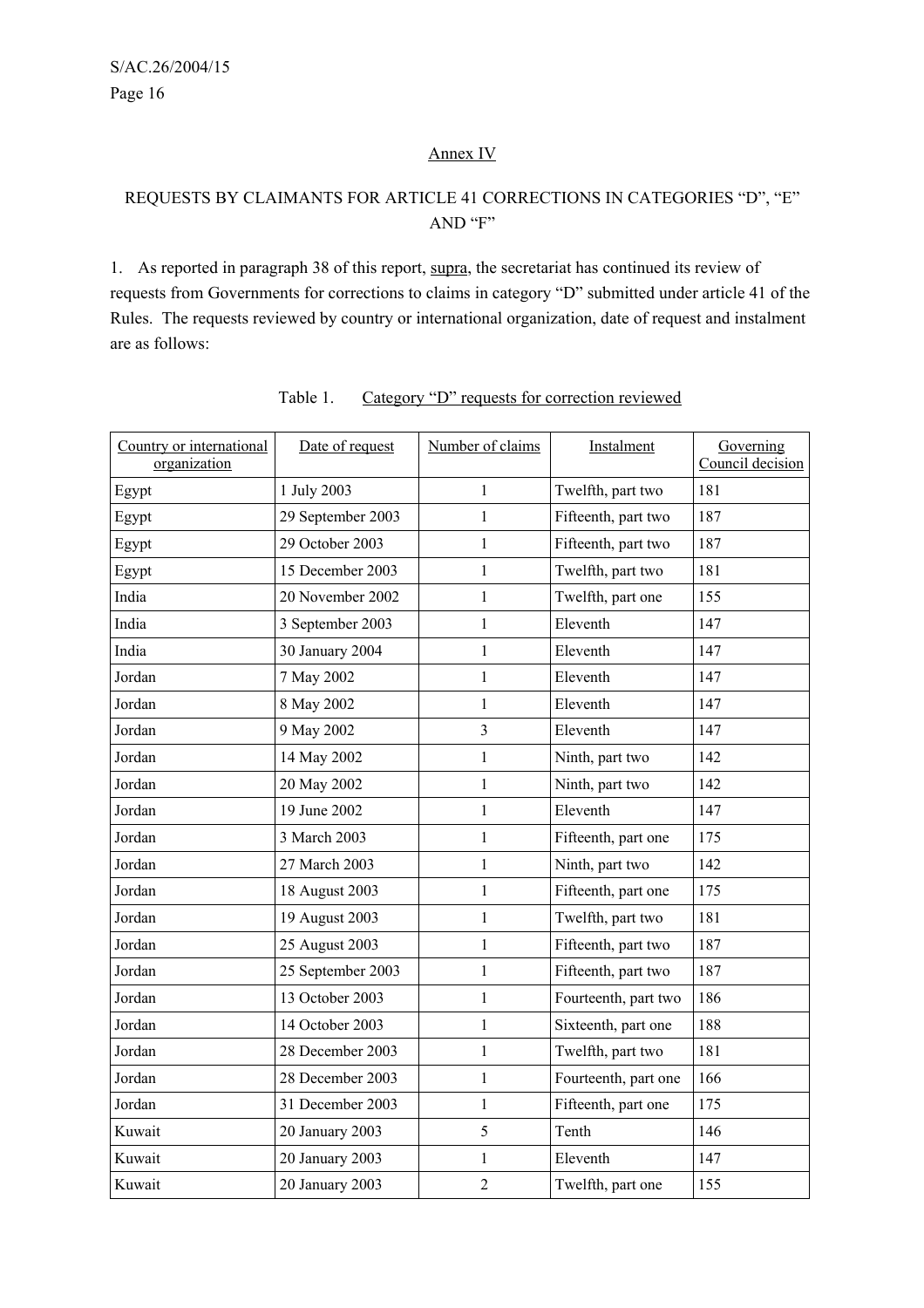| Country or international<br>organization | Date of request | Number of claims         | Instalment                      | Governing<br>Council decision |
|------------------------------------------|-----------------|--------------------------|---------------------------------|-------------------------------|
| Kuwait                                   | 20 January 2003 | 6                        | Thirteenth                      | 165                           |
| Kuwait                                   | 20 January 2003 | $\overline{2}$           | Fourteenth, part one            | 166                           |
| Kuwait                                   | 25 January 2003 | $\mathbf{1}$             | Fourth, part one                | 81                            |
| Kuwait                                   | 25 January 2003 | 1                        | Sixth                           | 110                           |
| Kuwait                                   | 25 January 2003 | $\overline{2}$           | Eighth, part one                | 125                           |
| Kuwait                                   | 25 January 2003 | $\overline{2}$           | Eighth, part two                | 141                           |
| Kuwait                                   | 25 January 2003 | $\mathbf{1}$             | Ninth, part one                 | 126                           |
| Kuwait                                   | 25 January 2003 | 11                       | Tenth                           | 146                           |
| Kuwait                                   | 25 January 2003 | $\mathbf{1}$             | Eleventh                        | 147                           |
| Kuwait                                   | 25 January 2003 | 6                        | Twelfth, part one               | 155                           |
| Kuwait                                   | 25 January 2003 | $\overline{7}$           | Thirteenth                      | 165                           |
| Kuwait                                   | 25 January 2003 | $\overline{7}$           | Fourteenth, part one            | 166                           |
| Kuwait                                   | 27 January 2003 | $\overline{2}$           | Sixth                           | 110                           |
| Kuwait                                   | 27 January 2003 | $\overline{4}$           | Seventh                         | 111                           |
| Kuwait                                   | 27 January 2003 | 3                        | Eighth, part one                | 125                           |
| Kuwait                                   | 27 January 2003 | $\mathbf{1}$             | Eighth, part two                | 141                           |
| Kuwait                                   | 27 January 2003 | $\mathbf{2}$             | Ninth, part one                 | 126                           |
| Kuwait                                   | 27 January 2003 | $\mathbf{1}$             | Ninth, part two                 | 142                           |
| Kuwait                                   | 27 January 2003 | 17                       | Tenth                           | 146                           |
| Kuwait                                   | 27 January 2003 | $\overline{7}$           | Eleventh                        | 147                           |
| Kuwait                                   | 27 January 2003 | $\overline{\mathcal{A}}$ | Twelfth, part one               | 155                           |
| Kuwait                                   | 27 January 2003 | 6                        | Thirteenth                      | 165                           |
| Kuwait                                   | 27 January 2003 | 5                        | Fourteenth, part one            | 166                           |
| Kuwait                                   | 3 February 2003 | $\mathbf{1}$             | Eighth, part two                | 141                           |
| Kuwait                                   | 3 February 2003 | 6                        | $\operatorname{\mathsf{Tenth}}$ | 146                           |
| Kuwait                                   | 3 February 2003 | $\overline{4}$           | Eleventh                        | 147                           |
| Kuwait                                   | 3 February 2003 | $\mathbf{1}$             | Twelfth, part one               | 155                           |
| Kuwait                                   | 3 February 2003 | $\mathbf{1}$             | Fifteenth, part one             | 175                           |
| Kuwait                                   | 12 March 2003   | $\overline{2}$           | Tenth                           | 146                           |
| Kuwait                                   | 12 March 2003   | $\overline{2}$           | Twelfth, part one               | 155                           |
| Kuwait                                   | 12 March 2003   | $\overline{2}$           | Thirteenth                      | 165                           |
| Kuwait                                   | 12 March 2003   | $\overline{4}$           | Fourteenth, part one            | 166                           |
| Kuwait                                   | 12 March 2003   | $\tau$                   | Fifteenth, part one             | 175                           |
| Kuwait                                   | 17 March 2003   | $\mathbf{1}$             | Second, part two                | 59                            |
| Kuwait                                   | 17 March 2003   | $\mathbf{1}$             | Tenth                           | 146                           |
| Kuwait                                   | 17 March 2003   | 1                        | Eleventh                        | 147                           |
| Kuwait                                   | 17 March 2003   | $\overline{2}$           | Twelfth, part one               | 155                           |
| Kuwait                                   | 17 March 2003   | $\overline{2}$           | Thirteenth                      | 165                           |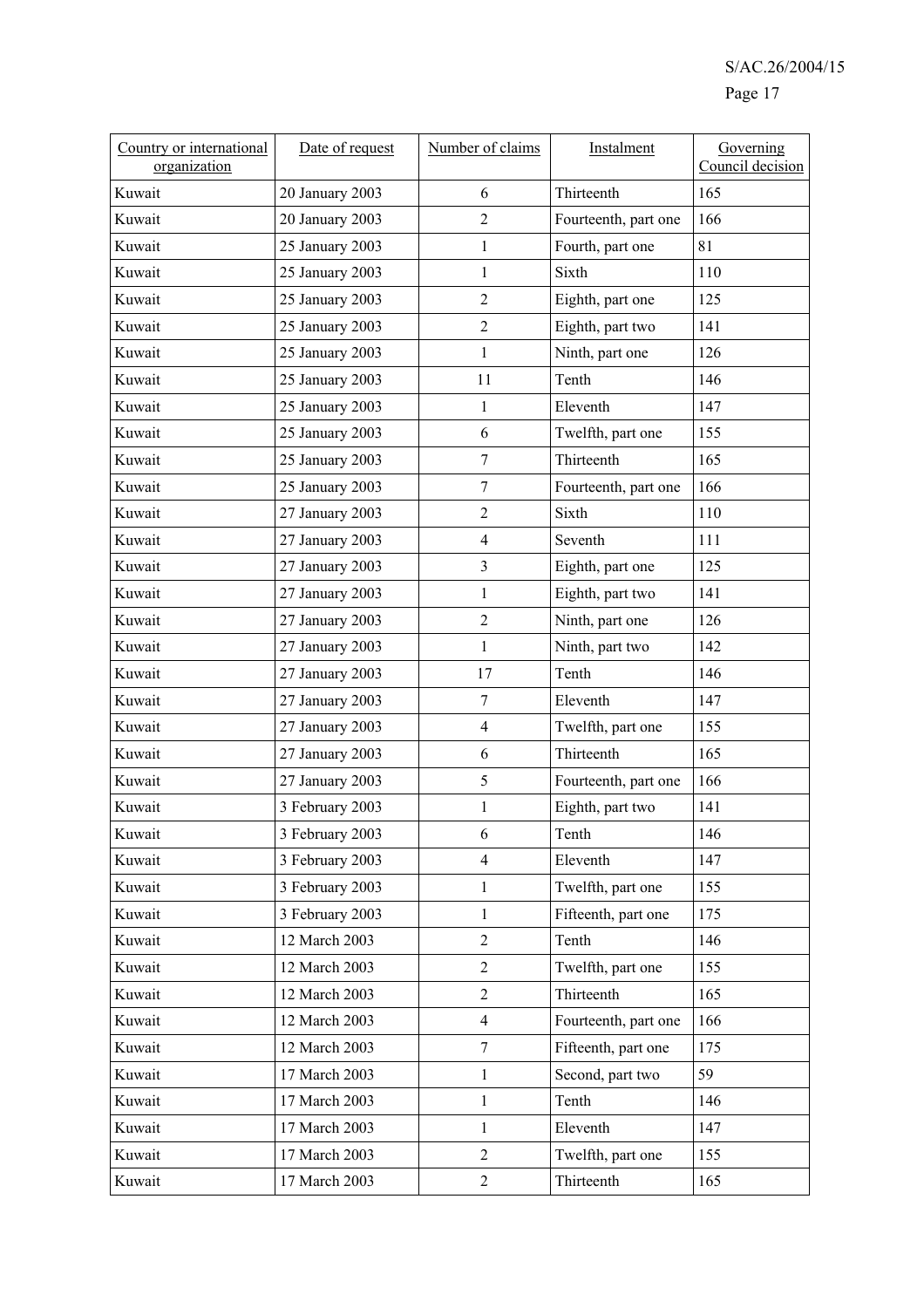# Page 18

| Country or international<br>organization | Date of request   | Number of claims | Instalment            | Governing<br>Council decision |
|------------------------------------------|-------------------|------------------|-----------------------|-------------------------------|
| Kuwait                                   | 17 March 2003     | 1                | Fourteenth, part one  | 166                           |
| Kuwait                                   | 17 March 2003     | $\overline{c}$   | Fifteenth, part one   | 175                           |
| Kuwait                                   | 16 June 2003      | $\mathbf{1}$     | Fifteenth, part one   | 175                           |
| Kuwait                                   | 29 December 2003  | $\mathbf{1}$     | Second, part one      | 198                           |
| Kuwait                                   | 29 December 2003  | $\mathbf{1}$     | Seventh               | 111                           |
| Kuwait                                   | 29 December 2003  | $\mathbf{1}$     | Eighth, part two      | 141                           |
| Kuwait                                   | 29 December 2003  | $\mathbf{1}$     | Ninth, part one       | 126                           |
| Kuwait                                   | 29 December 2003  | $\overline{2}$   | Tenth                 | 146                           |
| Kuwait                                   | 29 December 2003  | $\mathbf{1}$     | Eleventh              | 147                           |
| Kuwait                                   | 29 December 2003  | $\overline{2}$   | Twelfth, part one     | 155                           |
| Kuwait                                   | 29 December 2003  | $\mathbf{1}$     | Twelfth, part two     | 181                           |
| Kuwait                                   | 29 December 2003  | $\mathbf{1}$     | Thirteenth            | 165                           |
| Kuwait                                   | 29 December 2003  | $\mathbf{1}$     | Fourteenth, part one  | 166                           |
| Kuwait                                   | 29 December 2003  | $\mathbf{1}$     | Fourteenth, part two  | 186                           |
| Kuwait                                   | 29 December 2003  | 3                | Fifteenth, part two   | 187                           |
| Kuwait                                   | 29 December 2003  | 3                | Sixteenth, part one   | 188                           |
| Kuwait                                   | 29 December 2003  | 3                | Seventeenth, part one | 198                           |
| Kuwait                                   | 29 December 2003  | $\mathbf{1}$     | Eighteenth, part one  | 199                           |
| Lebanon                                  | 27 January 2003   | $\mathbf{1}$     | Fifteenth, part two   | 187                           |
| Lebanon                                  | 24 December 2003  | $\mathbf{1}$     | Fifteenth, part two   | 187                           |
| Pakistan                                 | 28 March 2002     | $\mathbf{1}$     | Eighth, part two      | 141                           |
| Pakistan                                 | 31 May 2002       | 1                | Ninth, part two       | 142                           |
| Pakistan                                 | 20 September 2002 | $\mathbf{1}$     | Eighth, part two      | 141                           |
| Pakistan                                 | 14 January 2003   | $\mathbf{1}$     | Eighth, part two      | 141                           |
| Pakistan                                 | 15 January 2003   | 1                | Eighth, part one      | 125                           |
| Pakistan                                 | 7 February 2003   | $\mathbf{1}$     | Eighth, part two      | 141                           |
| Pakistan                                 | 18 March 2003     | $\mathbf{1}$     | Twelfth, part one     | 155                           |
| Pakistan                                 | 19 August 2003    | $\mathbf{1}$     | Ninth, part two       | 142                           |
| Pakistan                                 | 17 November 2003  | $\mathbf{1}$     | Eighth, part two      | 141                           |
| Pakistan                                 | 27 November 2003  | $\,1$            | Fifteenth, part two   | 187                           |
| Pakistan                                 | 2 December 2003   | $\mathbf{1}$     | Ninth, part two       | 142                           |
| Sudan                                    | 10 March 2003     | $\mathbf{1}$     | Ninth, part one       | 126                           |
| Sudan                                    | 10 March 2003     | $\mathbf{1}$     | Ninth, part two       | 142                           |
| Syrian Arab Republic                     | 29 December 2003  | $\mathbf{1}$     | Fifth                 | 97                            |
| Syrian Arab Republic                     | 29 December 2003  | $\mathbf{1}$     | Ninth, part one       | 126                           |
| Syrian Arab Republic                     | 29 December 2003  | $\,1$            | Ninth, part two       | 142                           |
| Syrian Arab Republic                     | 29 December 2003  | $\mathbf{1}$     | Eleventh              | 147                           |
| Syrian Arab Republic                     | 29 December 2003  | $\mathbf{1}$     | Thirteenth            | 165                           |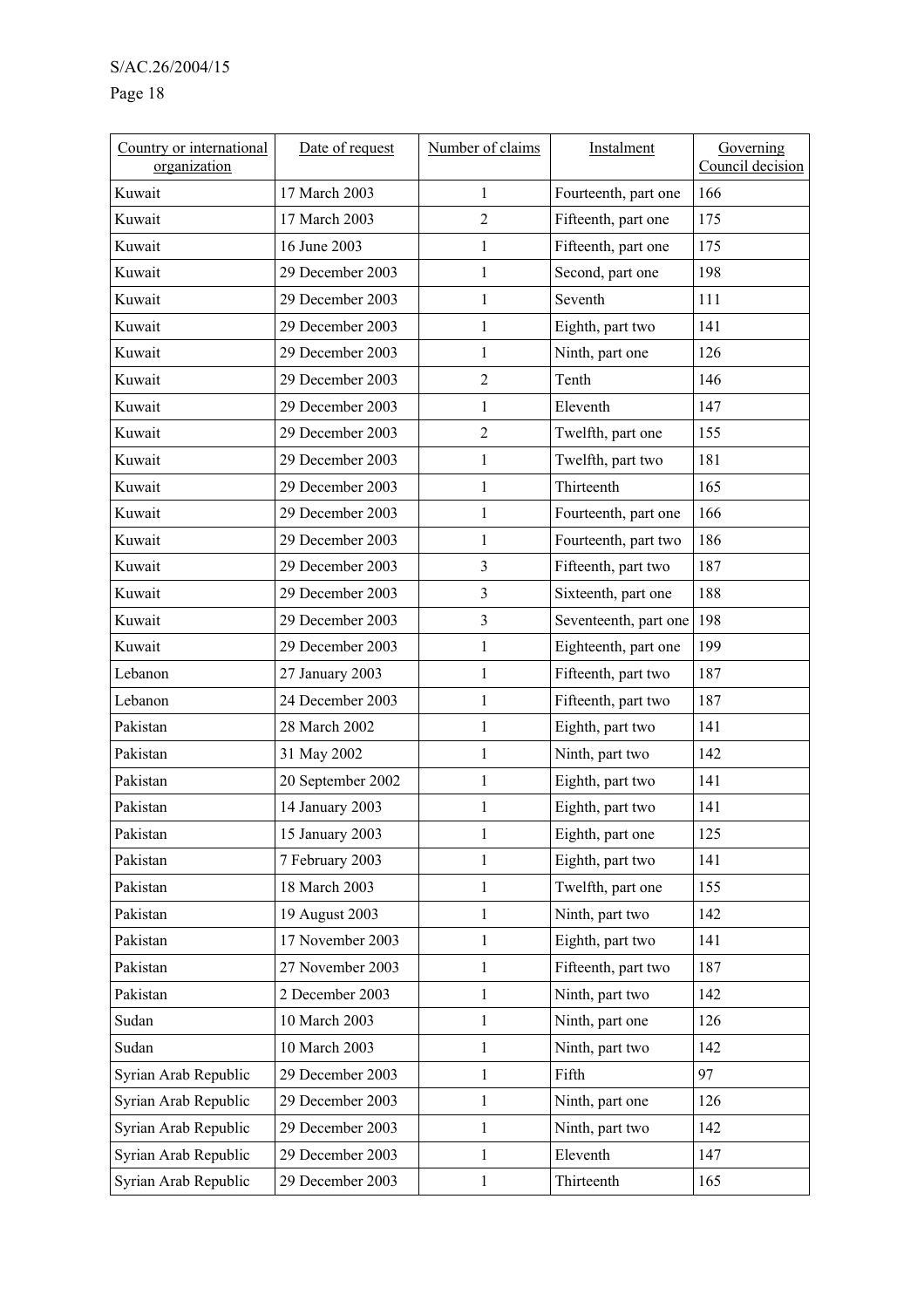| Country or international<br>organization | Date of request   | Number of claims | Instalment           | Governing<br>Council decision |
|------------------------------------------|-------------------|------------------|----------------------|-------------------------------|
| Syrian Arab Republic                     | 29 December 2003  | $\overline{2}$   | Fourteenth, part one | 166                           |
| Syrian Arab Republic                     | 29 December 2003  | 3                | Fourteenth, part two | 186                           |
| Syrian Arab Republic                     | 29 December 2003  | 3                | Eighteenth, part one | 199                           |
| United Kingdom                           | 23 January 2003   |                  | Fifteenth, part one  | 175                           |
| United Kingdom                           | 5 February 2003   |                  | Fifteenth, part one  | 175                           |
| United Kingdom                           | 9 March 2003      | 1                | Fifteenth, part one  | 175                           |
| United Kingdom                           | 4 June 2003       | 1                | Fourth, part one     | 81                            |
| United Kingdom                           | 17 September 2003 |                  | Fifteenth, part one  | 175                           |
| United Kingdom                           | 1 December 2003   |                  | Fifteenth, part one  | 175                           |
| United Kingdom                           | 5 December 2003   |                  | Fourth, part one     | 81                            |
| <b>United States</b>                     | 30 December 2002  | 1                | First, part one      | 47                            |
| <b>United States</b>                     | 25 November 2003  | $\overline{4}$   | Fourth, part one     | 81                            |
| <b>UNRWA Gaza</b>                        | 4 June 2002       |                  | Eleventh             | 147                           |
| UNRWA Gaza                               | 10 September 2002 | 1                | Thirteenth           | 165                           |
| Total                                    |                   | 239              |                      |                               |

2. As reported in paragraph 39 of this report, supra, the secretariat has continued its review of requests from Governments for corrections to claims in category "E" submitted under article 41 of the Rules. The requests reviewed by country, date of request and instalment are as follows:

| Country | Date of request  | Number of<br>claims | Subcategory    | Instalment        | Governing<br>Council<br>decision |
|---------|------------------|---------------------|----------------|-------------------|----------------------------------|
| Bahrain | 12 January 2004  | 1                   | E2             | Fifth             | 103                              |
| Bahrain | 12 January 2004  |                     | E2             | Seventh           | 127                              |
| Cyprus  | 23 October 2003  | 1                   | E2             | Fourteenth        | 202                              |
| Egypt   | 29 October 2003  |                     | E2             | Tenth             | 159                              |
| Egypt   | 30 October 2003  | 1                   | E2             | Eleventh          | 167                              |
| Egypt   | 15 November 2003 |                     | E2             | Thirteenth        | 189                              |
| Egypt   | 18 November 2003 | 1                   | E2             | Tenth             | 159                              |
| Egypt   | 15 December 2003 | 3                   | E2             | Thirteenth        | 189                              |
| Egypt   | 30 December 2003 | 1                   | E <sub>3</sub> | Fourteenth        | 105                              |
| Egypt   | 30 December 2003 | 1                   | E <sub>3</sub> | Twenty-<br>fourth | 168                              |
| France  | 30 December 2003 |                     | E2             | Fourth            | 87                               |
| France  | 31 December 2003 |                     | E3             | Ninth             | 76                               |

Table 2. Category "E" requests for correction reviewed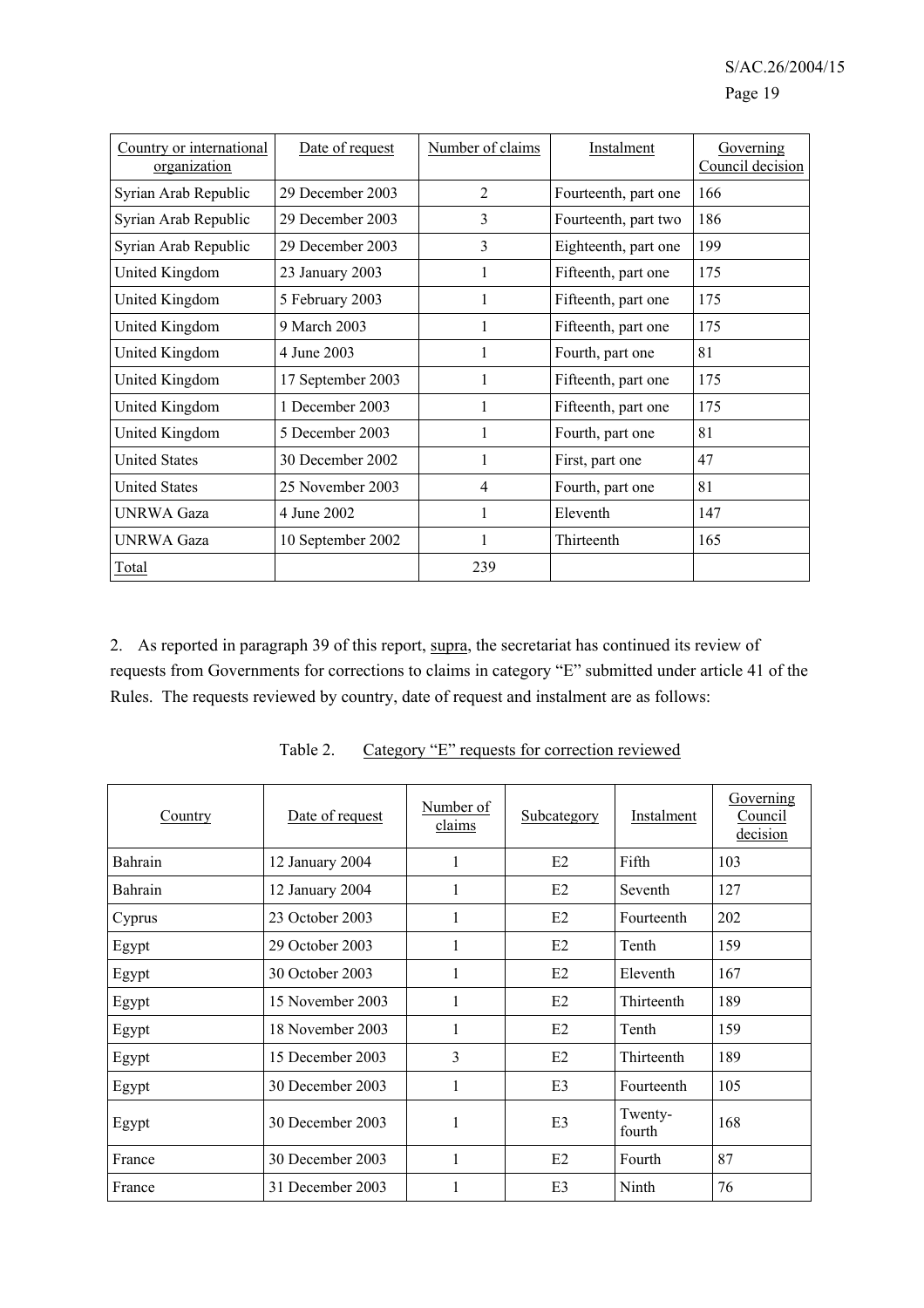#### Page 20

| Country               | Date of request  | Number of<br>claims | Subcategory    | Instalment   | Governing<br>Council<br>decision |
|-----------------------|------------------|---------------------|----------------|--------------|----------------------------------|
| India                 | 26 March 2004    | $\mathbf{1}$        | E2             | Fifteenth    | 210                              |
| Israel                | 3 March 2004     | 1                   | E2             | Fifteenth    | 210                              |
| Italy                 | 22 December 2003 | 1                   | E <sub>3</sub> | Twenty-Fifth | 190                              |
| Italy                 | 29 December 2003 | 1                   | E2             | Thirteenth   | 189                              |
| Italy                 | 16 February 2004 | $\mathbf{1}$        | E2             | Ninth        | 143                              |
| Italy                 | 2 March 2004     | 1                   | E2             | Fourteenth   | 202                              |
| Korea                 | 13 February 2004 | 3                   | E2             | Fifteenth    | 210                              |
| Korea                 | 19 February 2004 | $\overline{2}$      | E2             | Fifteenth    | 210                              |
| Philippines           | 10 December 2003 | $\mathbf{1}$        | E <sub>3</sub> | Nineteenth   | 160                              |
| Philippines           | 22 December 2003 | 1                   | E2             | Ninth        | 143                              |
| Sweden                | 25 March 2004    | 1                   | E2             | Fifteenth    | 210                              |
| Syrian Arab Republic  | 29 December 2003 | $\mathbf{1}$        | E2             | Thirteenth   | 189                              |
| United Kingdom        | 1 December 2003  | 1                   | E3             | Twenty-sixth | 183                              |
| United Kingdom        | 11 December 2003 | $\mathbf{1}$        | E2             | Twelfth      | 182                              |
| United Kingdom        | 3 January 2004   | 1                   | E2             | Fourteenth   | 202                              |
| United Kingdom        | 30 January 2004  | 1                   | E2             | Fourteenth   | 202                              |
| <b>United Kingdom</b> | 16 March 2004    | $\mathbf{1}$        | E2             | Fourteenth   | 202                              |
| <b>United Kingdom</b> | 17 March 2004    | 1                   | E2             | Fourteenth   | 202                              |
| <b>United Kingdom</b> | 19 March 2004    | $\mathbf{1}$        | E2             | Fourteenth   | 202                              |
| <b>United States</b>  | 26 November 2003 | $\mathbf{1}$        | E <sub>3</sub> | Seventeenth  | 116                              |
| <b>United States</b>  | 30 December 2003 | $\mathbf{1}$        | E2             | Eleventh     | 167                              |
| Total                 |                  | 38                  |                |              |                                  |

3. As reported in paragraph 40 of this report, supra, the secretariat has continued its review of requests from Governments for corrections to claims in category "F" submitted under article 41 of the Rules. The requests reviewed by country, date of request and instalment are as follows: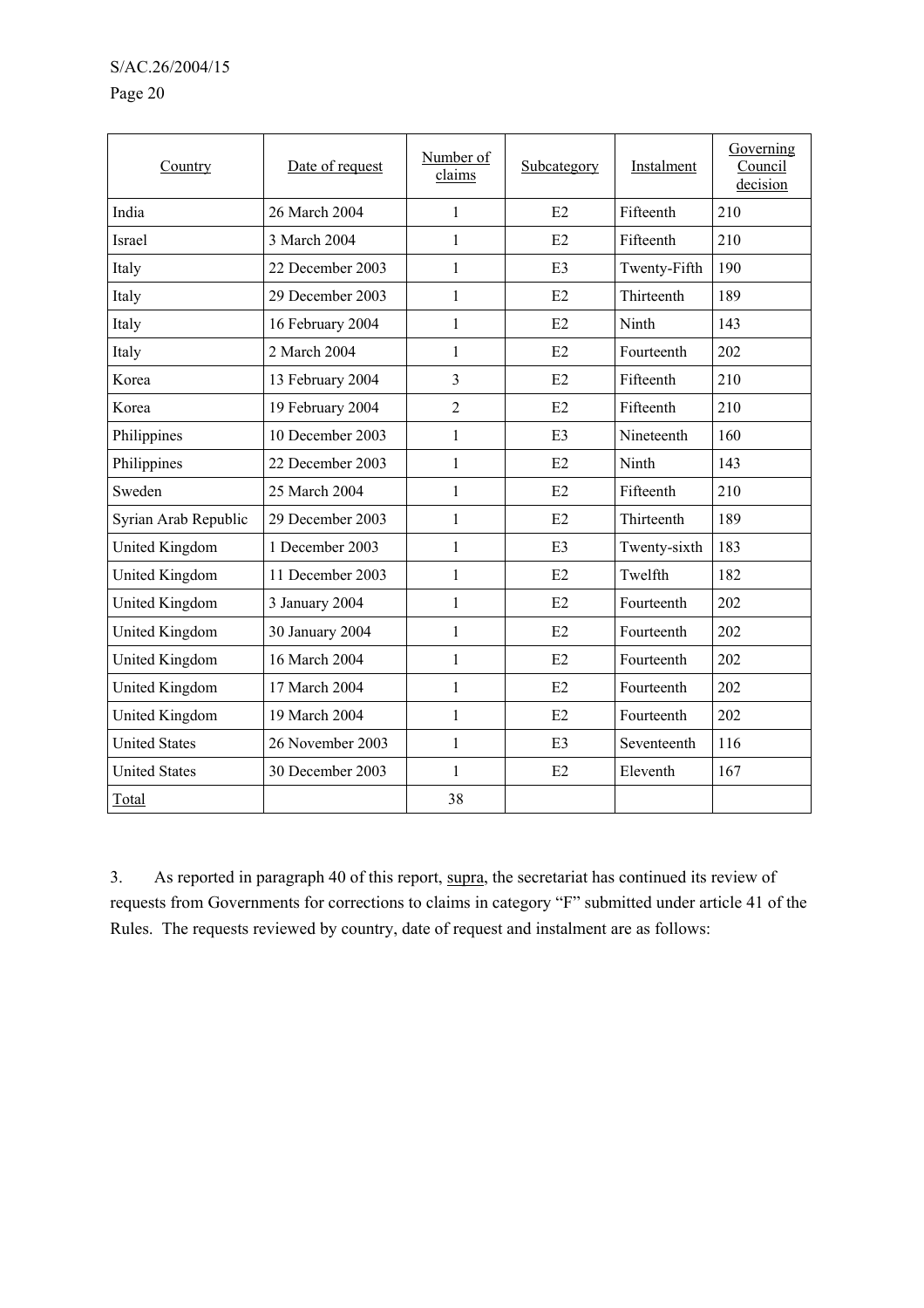| Country              | Date of request  | Number of<br>claims | Subcategory    | Instalment | Governing<br>Council<br>decision |
|----------------------|------------------|---------------------|----------------|------------|----------------------------------|
| France               | 23 December 2003 |                     | EF             | Second     | 163                              |
| Kuwait               | 24 February 2004 |                     | F4             | Third      | 212                              |
| Saudi Arabia         | 14 February 2004 |                     | F4             | Third      | 212                              |
| Syrian Arab Republic | 29 December 2003 | $\mathfrak{D}$      | F <sub>1</sub> | Fifth      | 131                              |
| Syrian Arab Republic | 16 January 2004  |                     | F1             | Fifth      | 131                              |
| <b>Total</b>         |                  | 6                   |                |            |                                  |

| Table 3. |  |  | Category "F" requests for correction reviewed |  |
|----------|--|--|-----------------------------------------------|--|
|          |  |  |                                               |  |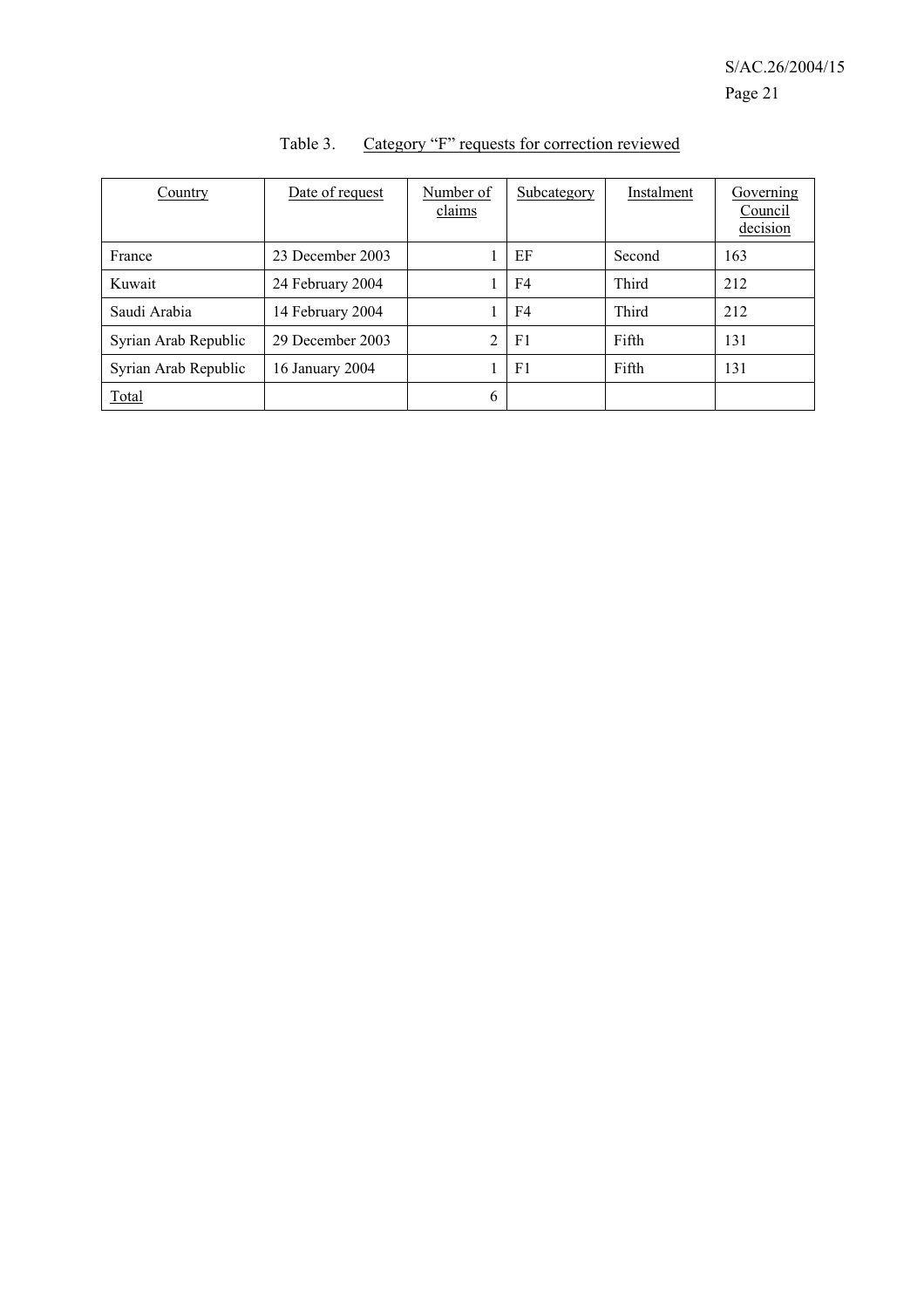# SX<br>Annex V<br>ARTICLE 41 CORRECTIONS TO CLAIMS AWARDS (UP TO THE FIFTY-SECOND SESSION OF THE GOVERNING COUNCIL)

|                        | Category A     |           | Category B   |                 | Category C                         |           | Category D          | Category E |                |           | Total             |                   |
|------------------------|----------------|-----------|--------------|-----------------|------------------------------------|-----------|---------------------|------------|----------------|-----------|-------------------|-------------------|
|                        |                |           | $Net$        |                 |                                    |           |                     |            |                |           | Net corrections   | Number of         |
|                        | Net correction | Number of | correction   |                 | Number of Net correction Number of |           | Net correction      | Number of  | Net correction | Number of | for categories A. | claims corrected  |
|                        | for category   | claims    | for category | claims          | for category                       | claims    | <u>for category</u> | claims     | for category   | claims    | B, C, D and E     | in categories A,  |
| Report                 | (USD)          | corrected | (USD)        | corrected       | (USD)                              | corrected | (USD)               | corrected  | (USD)          | corrected | (USD)             | $B, C, D$ and $E$ |
| $A(6)$ panel report    | (6,439,500.00) | 2,575     |              |                 |                                    |           |                     |            |                |           | (6,439,500.00)    | 2,575             |
| $B(2.2)$ panel report  |                |           | (12,500.00)  | 3 <sup>a</sup>  |                                    |           |                     |            |                |           | (12,500.00)       | 3 <sup>a</sup>    |
| $B(3)$ panel report    |                |           | 110,000.00   | 10 <sup>b</sup> |                                    |           |                     |            |                |           | 110,000.00        | 10 <sup>b</sup>   |
| $C(4)$ panel report    |                |           |              |                 | (1,922.00)                         | 49        |                     |            |                |           | (1,922.00)        | 49                |
| $C(5)$ panel report    |                |           |              |                 | (77, 190.00)                       | 6         |                     |            |                |           | (77, 190.00)      | 61                |
| $C(6)$ panel report    |                |           |              |                 | 72,685.00                          | 15        |                     |            |                |           | 72,685.00         | 15                |
| $D(5)$ panel report    |                |           |              |                 |                                    |           | (2,646.81)          | 7          |                |           | (2,646.81)        |                   |
| $D(7)$ panel report    |                |           |              |                 |                                    |           | (38, 836.21)        | 13         |                |           | (38, 836.21)      | 13                |
| D1 (9.1) panel report  |                |           |              |                 |                                    |           | 103,532.16          | 4          |                |           | 103,532.16        |                   |
| Special D panel report |                |           |              |                 |                                    |           | (13, 283, 441.51)   | 426        |                |           | (13, 283, 441.51) | 426               |
| $E3(10)$ panel report  |                |           |              |                 |                                    |           |                     |            | 325,850.00     |           | 325,850.00        |                   |
| $E4(3)$ panel report   |                |           |              |                 |                                    |           |                     |            | 536,513.00     | 3         | 536,513.00        |                   |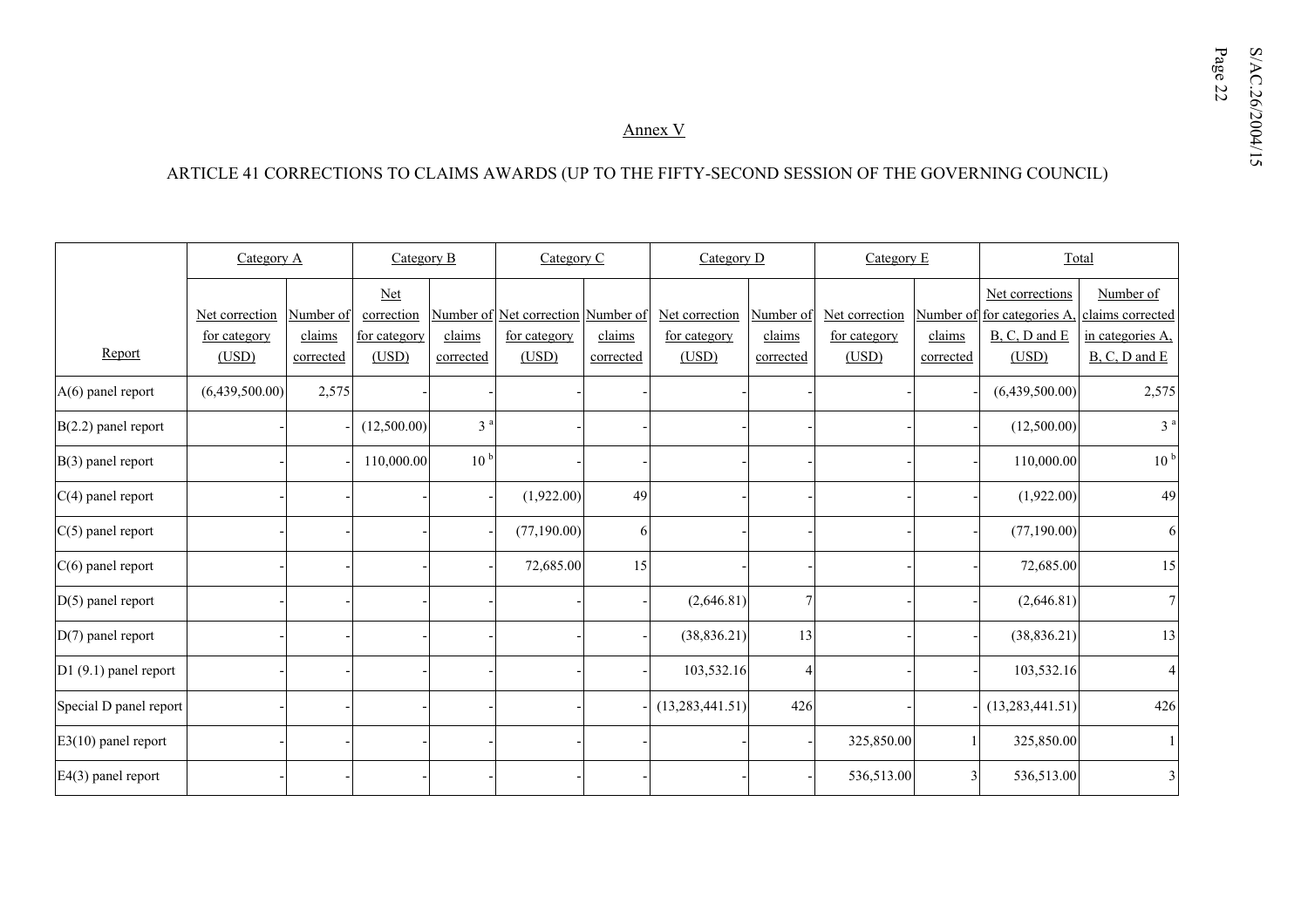|                         | Category A     |                | Category B   |           | Category C                         |           | Category D     |           | Category $E$   |           | Total                       |                   |
|-------------------------|----------------|----------------|--------------|-----------|------------------------------------|-----------|----------------|-----------|----------------|-----------|-----------------------------|-------------------|
|                         |                |                | <b>Net</b>   |           |                                    |           |                |           |                |           | Net corrections             | Number of         |
|                         | Net correction | Number of      | correction   |           | Number of Net correction Number of |           | Net correction | Number of | Net correction |           | Number of for categories A, | claims corrected  |
|                         | for category   | claims         | for category | claims    | for category                       | claims    | for category   | claims    | for category   | claims    | $B, C, D$ and $E$           | in categories A,  |
| Report                  | (USD)          | corrected      | (USD)        | corrected | (USD)                              | corrected | (USD)          | corrected | (USD)          | corrected | (USD)                       | $B, C, D$ and $E$ |
| Article 41(1) report    | (5,500.00)     | 10             |              |           |                                    |           |                |           |                |           | (5,500.00)                  | 10                |
| Article 41(2) report    | (49,000.00)    | 16             |              |           |                                    |           |                |           |                |           | (49,000.00)                 | 16                |
| Article 41(3) report    | 1,500.00       | $\overline{4}$ |              |           |                                    |           |                |           |                |           | 1,500.00                    | $\overline{4}$    |
| Article 41(4) report    | (83,000.00)    | 19             |              |           |                                    |           |                |           |                |           | (83,000.00)                 | 19                |
| Article 41(5) report    | (18,500.00)    | 5              |              |           |                                    |           |                |           |                |           | (18,500.00)                 | 5                 |
| Article 41(6) report    | 15,867,500.00  | 10,757         |              |           |                                    |           |                |           |                |           | 15,867,500.00               | 10,757            |
| Article 41(7) report    | (6,975,500.00) | 3,385          |              |           |                                    |           |                |           |                |           | (6,975,500.00)              | 3,385             |
| Article 41(8) report    | (7,806,000.00) | 4,385          |              |           | 70,613,604.05                      | 23,282    |                |           |                |           | 62,807,604.05               | 27,667            |
| Article 41(9) report    | (4,136,500.00) | 1,062          |              |           | 5,278,142.15                       | 1,730     |                |           |                |           | 1,141,642.15                | 2,792             |
| Article 41(10) report   | (1,446,000.00) | 364            |              |           | 3,168,018.90                       | 467       |                |           |                |           | 1,722,018.90                | 831               |
| Article 41(11) report   | (1,358,500.00) | 370            |              |           |                                    |           |                |           |                |           | (1,358,500.00)              | 370               |
| Article 41(12) report   | (112,000.00)   | 26             |              |           | 613,498.37                         | 40        |                |           |                |           | 501,498.37                  | 66                |
| Article $41(13)$ report | (55,500.00)    | 40             |              |           | (102, 863.22)                      | 27        |                |           |                |           | (158, 363.22)               | 67                |
| Article 41(14) report   | (8,000.00)     | 31             |              |           | 5,580,355.48                       | 625       | 103,532.16     | 4         |                |           | 5,675,887.64                | 660               |
| Article 41(15) report   | (10,500.00)    | 19             |              |           |                                    |           | (57.66)        | 6         | (7,264.37)     |           | (17,822.03)                 | 26                |
| Article 41(16) report   | 142,000.00     | 73             |              |           | 453,162.71                         | 54        |                |           |                |           | 595,162.71                  | 127               |